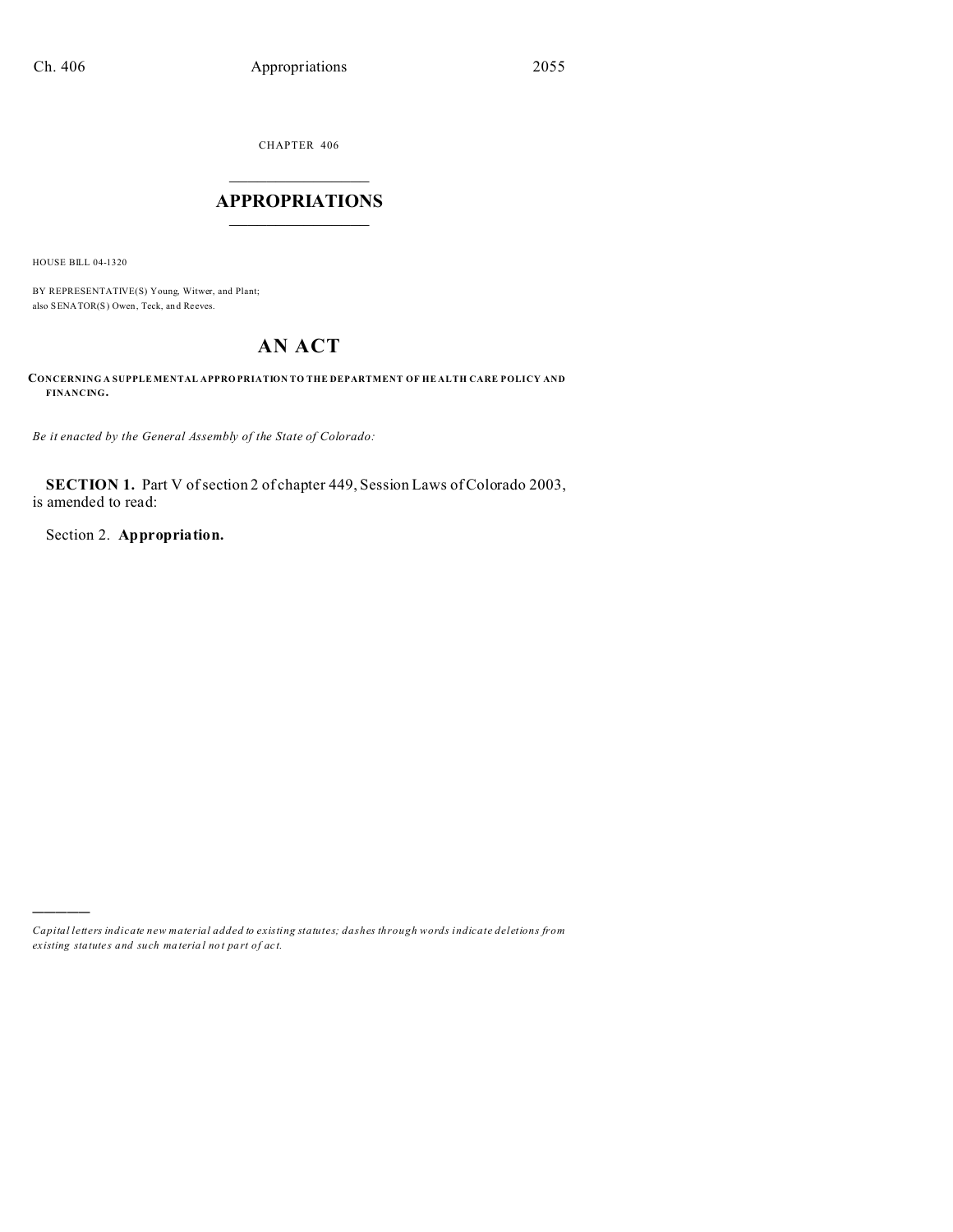| Ch. 406                                           |                           | Appropriations |                                                |                                                |                      |                                       |                         |  |
|---------------------------------------------------|---------------------------|----------------|------------------------------------------------|------------------------------------------------|----------------------|---------------------------------------|-------------------------|--|
|                                                   |                           |                |                                                | <b>APPROPRIATION FROM</b>                      |                      |                                       |                         |  |
|                                                   | ITEM &<br><b>SUBTOTAL</b> | <b>TOTAL</b>   | <b>GENERAL</b><br><b>FUND</b>                  | <b>GENERAL</b><br><b>FUND</b><br><b>EXEMPT</b> | CASH<br><b>FUNDS</b> | CASH<br><b>FUNDS</b><br><b>EXEMPT</b> | FEDERAL<br><b>FUNDS</b> |  |
|                                                   | \$                        | $\mathbb{S}$   | $\mathbb{S}$                                   | \$                                             | \$                   | \$                                    | \$                      |  |
|                                                   |                           |                |                                                | <b>PART V</b>                                  |                      |                                       |                         |  |
|                                                   |                           |                | DEPARTMENT OF HEALTH CARE POLICY AND FINANCING |                                                |                      |                                       |                         |  |
| (1) EXECUTIVE DIRECTOR'S OFFICE <sup>31, 32</sup> |                           |                |                                                |                                                |                      |                                       |                         |  |
| Personal Services                                 | $12,710,083$ <sup>*</sup> |                | 5,598,111(M)                                   |                                                |                      | $158,611^b$                           |                         |  |
|                                                   | 12,796,112 <sup>a</sup>   |                | 5,623,111(M)                                   |                                                |                      |                                       | 7,014,390               |  |
|                                                   | $(196.6$ FTE)             |                |                                                |                                                |                      |                                       |                         |  |
| Health, Life, and Dental                          | 363,665                   |                | 161,832(M)                                     |                                                |                      | $1,951^{\circ}$                       | 199,882                 |  |
| Short-term Disability                             | 16,770                    |                | 7,338(M)                                       |                                                |                      | 191 <sup>c</sup>                      | 9,241                   |  |
| Salary Survey and<br>Senior Executive             |                           |                |                                                |                                                |                      |                                       |                         |  |
| Service                                           | 378,592                   |                | 170, 286(M)                                    |                                                |                      | $3,656^{\circ}$                       | 204,650                 |  |
| Workers' Compensation                             | 36,186                    |                | 18,093(M)                                      |                                                |                      |                                       | 18,093                  |  |
| Operating Expenses                                | $954,308$ <sup>4</sup>    |                | 472,387(M)                                     |                                                |                      | $832^\circ$                           | 481,089                 |  |
|                                                   | 956,035 <sup>d</sup>      |                |                                                |                                                |                      |                                       | 482,816                 |  |
| Legal Services and                                |                           |                |                                                |                                                |                      |                                       |                         |  |
| Third Party Recovery                              |                           |                |                                                |                                                |                      |                                       |                         |  |
| Legal Services for                                |                           |                |                                                |                                                |                      |                                       |                         |  |

13,403 hours 814,768 334,740(M) 65,003<sup>f</sup>

5,349<sup>c</sup>

409,676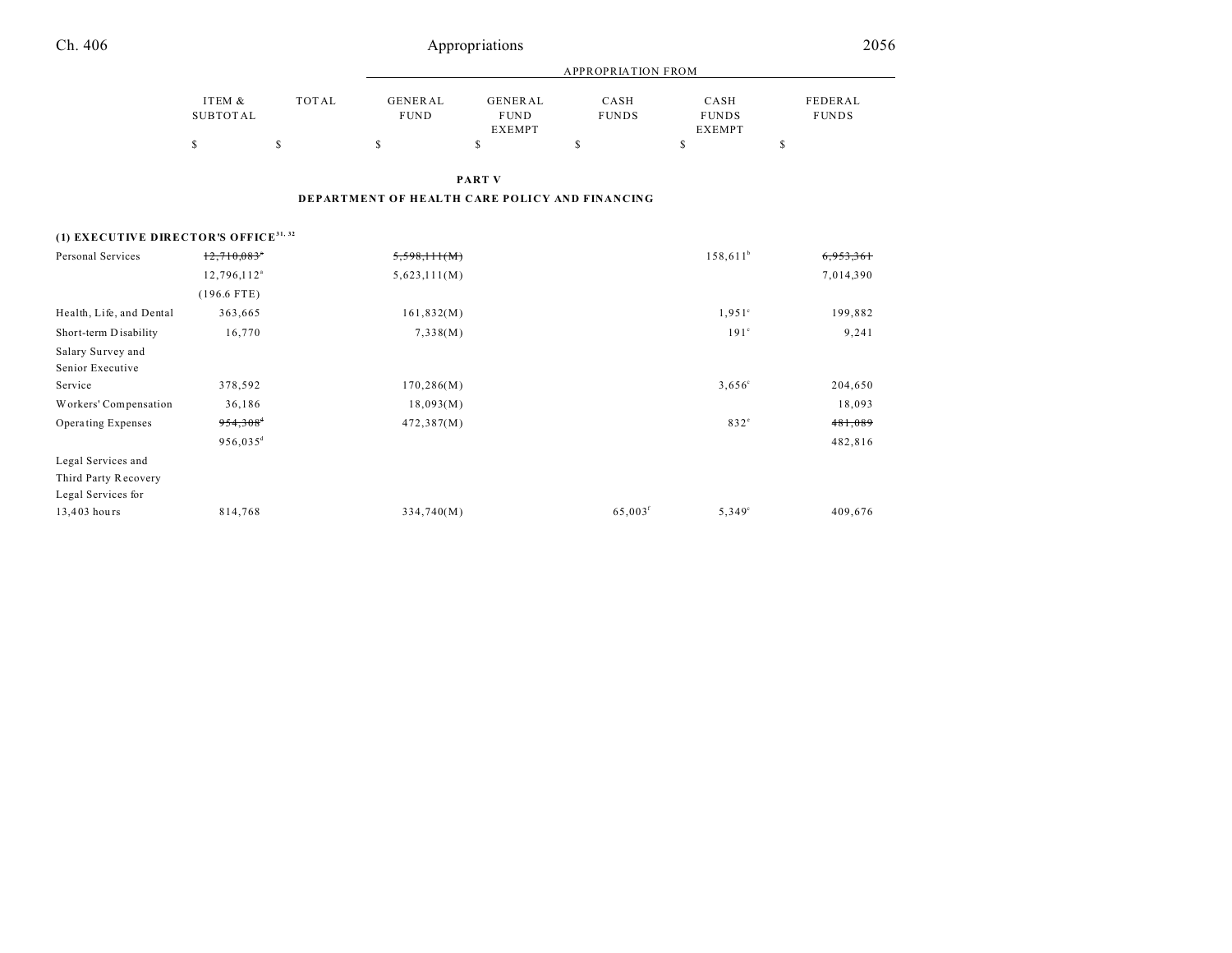| <b>HEALTH MAINTENANCE</b>  |            |              |                        |            |
|----------------------------|------------|--------------|------------------------|------------|
| <b>ORGANIZATION</b>        |            |              |                        |            |
| <b>LITIGATION</b>          |            |              |                        |            |
| <b>SETTLEMENT PAYMENTS</b> | 27,000,000 | 13,500,000   |                        | 13,500,000 |
| Administrative Law         |            |              |                        |            |
| Judge Services             | 539,129    | 269,565(M)   |                        | 269,564    |
|                            | 660,591    | 330,296(M)   |                        | 330,295    |
| Computer Systems           |            |              |                        |            |
| Costs                      | 228,468    | 81,763(M)    | $32,471(T)^8$          | $+14.234$  |
|                            | 259,342    | 113,436(M)   | $16,235(T)^{g}$        | 129,671    |
| Payment to Risk            |            |              |                        |            |
| Management and             |            |              |                        |            |
| Property Funds             | 78,312     | 39,156(M)    |                        | 39,156     |
| Capitol Complex            |            |              |                        |            |
| Leased Space               | 308,468    | 154,234(M)   |                        | 154,234    |
|                            | 270,502    | 135,251(M)   |                        | 135,251    |
| Commercial Leased          |            |              |                        |            |
| Space                      | 13,200     | 6,600(M)     |                        | 6,600      |
| Transfer to the            |            |              |                        |            |
| Department of Human        |            |              |                        |            |
| Services for Related       |            |              |                        |            |
| Administration             | 58,303     | 29,152(M)    |                        | 29,151     |
| Medicaid Management        |            |              |                        |            |
| <b>Information System</b>  |            |              |                        |            |
| Contract                   | 20,398,619 | 4,934,574(M) | 149.538                | 15,314,507 |
|                            | 18,405,579 | 4,816,184(M) | $149,748$ <sup>h</sup> | 13,439,647 |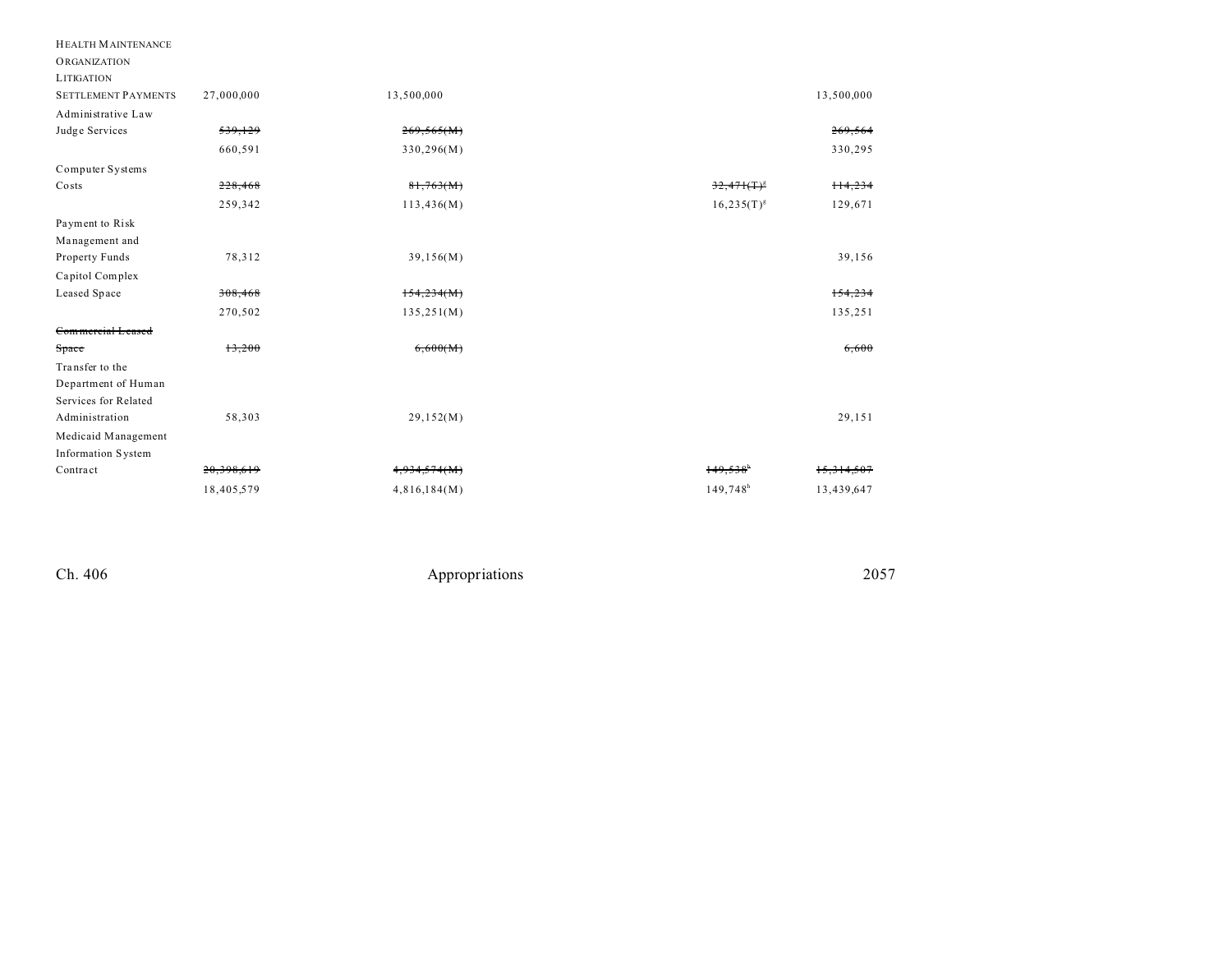| Ch. 406                                                                                                          |                           |              |                               | Appropriations                                 |                           |                                       | 2058                    |
|------------------------------------------------------------------------------------------------------------------|---------------------------|--------------|-------------------------------|------------------------------------------------|---------------------------|---------------------------------------|-------------------------|
|                                                                                                                  |                           |              |                               |                                                | <b>APPROPRIATION FROM</b> |                                       |                         |
|                                                                                                                  | ITEM &<br><b>SUBTOTAL</b> | <b>TOTAL</b> | <b>GENERAL</b><br><b>FUND</b> | <b>GENERAL</b><br><b>FUND</b><br><b>EXEMPT</b> | CASH<br><b>FUNDS</b>      | CASH<br><b>FUNDS</b><br><b>EXEMPT</b> | FEDERAL<br><b>FUNDS</b> |
|                                                                                                                  | \$                        | $\mathbb{S}$ | \$                            | \$                                             | \$                        | \$                                    | $\mathbb{S}$            |
| Health Insurance<br>Portability and<br>Accountability Act of<br>1996 (HIPAA)<br>Implementation<br>Contract Costs | 4,835,784<br>6,668,084    |              | 733,295(M)<br>945,773(M)      |                                                |                           | 52,218<br>83,935°                     | 4,050,271<br>5,638,376  |
| Health Insurance<br>Portability and<br>Accountability Act of<br>1996 (HIPAA)<br>Implementation Central           |                           |              |                               |                                                |                           |                                       |                         |
| <b>State Appropriations</b>                                                                                      | 662,500                   |              | 321,625(M)                    |                                                |                           | $4,725^{\circ}$                       | 336,150                 |
| Medicaid Authorization<br>Cards and Identification                                                               | 1,008,991                 |              | 372, 112(M)                   |                                                |                           | $8,363^\circ$                         | 628,516                 |
| Cards<br>Department of Public<br>Health and<br>Environment Facility<br>Survey and                                | 846,041                   |              | 417,693(M)                    |                                                |                           | $10,656^{\rm i}$                      | 417,692                 |
| Certification                                                                                                    | 3,698,759                 |              | 927,349(M)                    |                                                |                           |                                       | 2,771,410               |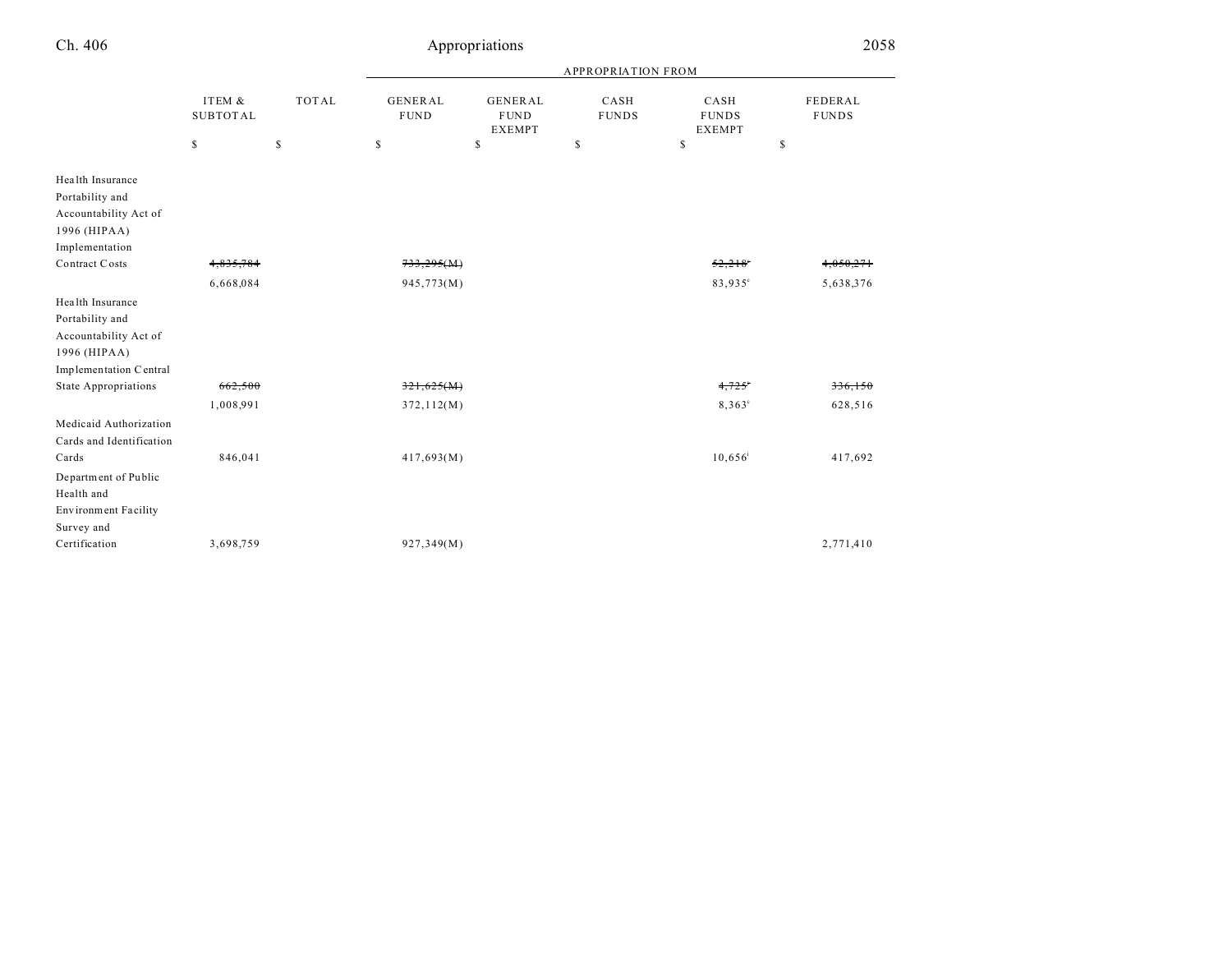| Acute Care Utilization      |           |              |                        |               |           |
|-----------------------------|-----------|--------------|------------------------|---------------|-----------|
| Review                      | 1,309,826 | 342,529(M)   |                        | $2,899^{j}$   | 964,398   |
| Long-Term Care              |           |              |                        |               |           |
| <b>Utilization Review</b>   | 1,668,108 | 598,813(M)   |                        |               | 1,069,295 |
| External Quality            |           |              |                        |               |           |
| Review                      | 812,193   | 203,048(M)   |                        |               | 609,145   |
| Drug Utilization            |           |              |                        |               |           |
| Review                      | 233,025   | 58,256(M)    |                        |               | 174,769   |
| Early and Periodic          |           |              |                        |               |           |
| Screening, Diagnosis,       |           |              |                        |               |           |
| and Treatment Program       | 2,624,222 | 1,312,111(M) |                        |               | 1,312,111 |
| Nursing Facility Audits     | 864,150   | 432,075(M)   |                        |               | 432,075   |
| Hospital and Federally      |           |              |                        |               |           |
| Qualified Health Clinic     |           |              |                        |               |           |
| Audits                      | 250,000   | 125,000(M)   |                        |               | 125,000   |
| Nursing Home                |           |              |                        |               |           |
| Preadmission and            |           |              |                        |               |           |
| <b>Resident Assessments</b> | 1,010,040 | 252,510(M)   |                        |               | 757,530   |
| Nurse Aide                  |           |              |                        |               |           |
| Certification               | 310,330   | 142,321(M)   |                        | $12,844(T)^k$ | 155,165   |
| Nursing Home Quality        |           |              |                        |               |           |
| Assessments                 | 26,954    | 6,738(M)     |                        |               | 20,216    |
| <b>Estate Recovery</b>      | 700,000   |              | $350,000$ <sup>1</sup> |               | 350,000   |
| Single Entry Point          |           |              |                        |               |           |
| Administration              | 59,310    | 29,655(M)    |                        |               | 29,655    |
| Single Entry Point          |           |              |                        |               |           |
| Audits                      | 35,340    | 17,670(M)    |                        |               | 17,670    |
|                             |           |              |                        |               |           |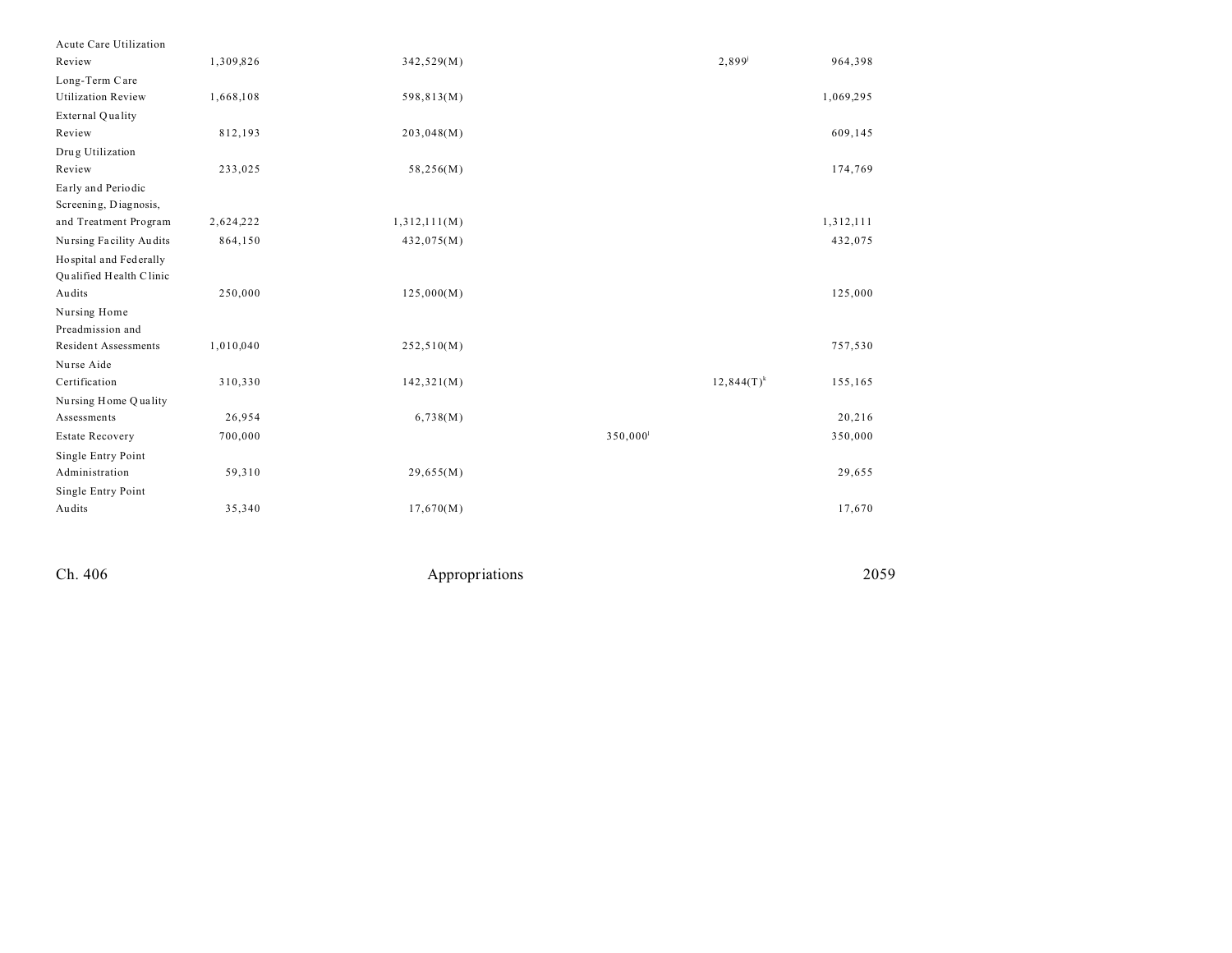| Ch. 406               | Appropriations     |            |                               |                                         |                           |                                       |                         | 2060    |  |
|-----------------------|--------------------|------------|-------------------------------|-----------------------------------------|---------------------------|---------------------------------------|-------------------------|---------|--|
|                       |                    |            |                               |                                         | <b>APPROPRIATION FROM</b> |                                       |                         |         |  |
|                       | ITEM &<br>SUBTOTAL | TOTAL      | <b>GENERAL</b><br><b>FUND</b> | GENERAL<br><b>FUND</b><br><b>EXEMPT</b> | CASH<br><b>FUNDS</b>      | CASH<br><b>FUNDS</b><br><b>EXEMPT</b> | FEDERAL<br><b>FUNDS</b> |         |  |
|                       | \$                 | \$         | \$                            | \$                                      | \$                        | \$                                    | s                       |         |  |
| S.B. 97-05 Enrollment |                    |            |                               |                                         |                           |                                       |                         |         |  |
| Broker                | 1,162,870          |            | 581,435(M)                    |                                         |                           |                                       |                         | 581,435 |  |
| H.B. 01-1271 Medicaid |                    |            |                               |                                         |                           |                                       |                         |         |  |
| Buy-in                | 37,519             |            |                               |                                         |                           |                                       |                         | 37,519  |  |
|                       |                    | 58,045,842 |                               |                                         |                           |                                       |                         |         |  |
|                       |                    |            |                               |                                         |                           |                                       |                         |         |  |

85,420,519

<sup>a</sup> For information purposes only, the appropriation includes \$364,418 and 5.5 FTE for the Colorado Benefits Management program and \$361,418 and 6.0 FTE for the staffing costs associated with implementing the Health Insurance Portability and Accountability Act of 1996.

b Of this amount, \$128,386 shall be from the Children's Basic Health Plan Trust created in Section 26-19-105, C.R.S., and \$30,225 shall be from the Breast and Cervical Cancer Prevention and Treatment Fund created in Section 26-4-532 (7), C.R.S.

These amounts shall be from the Children's Basic Health Plan Trust created in Section 26-19-105, C.R.S.

<sup>d</sup> For information purposes only, the appropriation includes \$10,308 for the Colorado Benefits Management Program and \$22,140 for the operating costs associated with implementing the Health Insurance Portability and Accountability Act of 1996.

<sup>e</sup> Of this amount, \$5 82 shall be from the Children's Ba sic Health Pla n Trust created in Section 2 6-19 -105 , C.R.S., and \$2 50 shall be from the Brea st and Cervical Ca ncer Prevention and Treatment Fund created in Section 26-4-532 (7), C.R.S.

f This amount shall be from third party recoveries.

<sup>g</sup> This amount shall be from the Old Age Pension Fund appropriated in the Department of Human Services.

<sup>h</sup> Of this amount, \$146,867(T) shall be from the Old Age Pension Fund appropriated in the Department of Human Services, \$2,347 shall be from the Tobacco Litigation Settlement Cash Fund created in Section 24-22-115, C.R.S., and  $\frac{224}{524}$  \$534 shall be from the Breast and Cervical Cancer Prevention and Treatment Fund created in Section 25-4-532 (7), C.R.S.

This amount shall be from the Old Age Pension Health and Medical Care Fund appropriated in the Department of Human Services.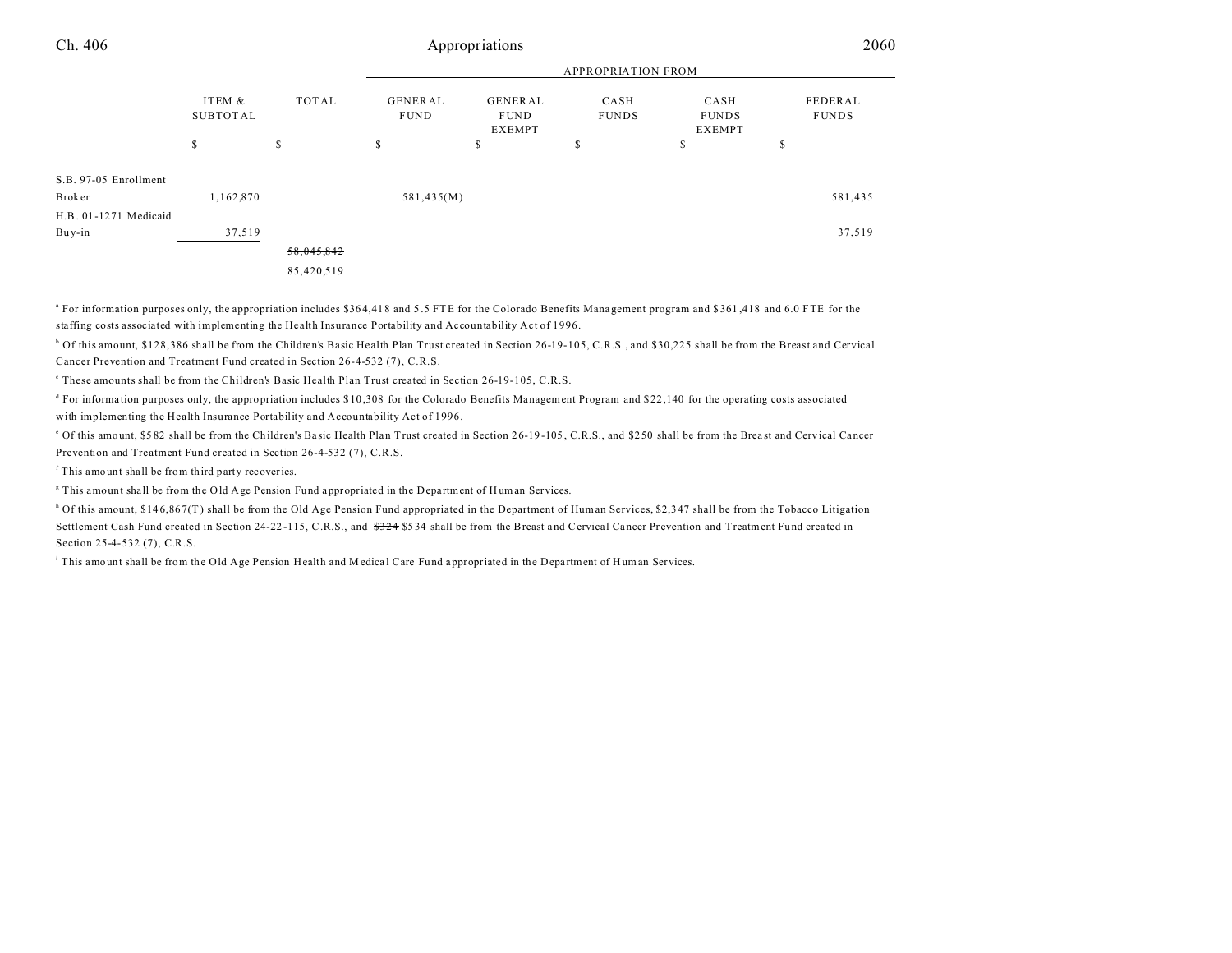j This amount shall be from the Breast and Cervical Cancer Prevention and Treatment Fund created in Section 26-4-532 (7), C.R.S.

<sup>k</sup> This amount shall be from the Department of Regulatory Agencies.

<sup>1</sup> This amount shall be from estate recoveries.

## **(2) MEDICAL SERVICES PREMIUMS33, 34, 35, 36**

Services for 35,502 Supplemental Security Income Adults 65 a nd Older (SSI  $65 +$ ) at an average cost of \$17,841.87 \$17,844.24 633,422,029 633,506,385 Services for 5,790 Supplemental Income Adults 60 to 64 Years of Age (SSI 60 - 64) at an average cost of \$11,815.43 68,411,331 Services for 9,450 Qu alified Medicare Beneficia ries (Q MBs) and Special Low-Income Medicare Beneficia ries (SLIMBs) at an average cost of \$1,069.95 10,111,061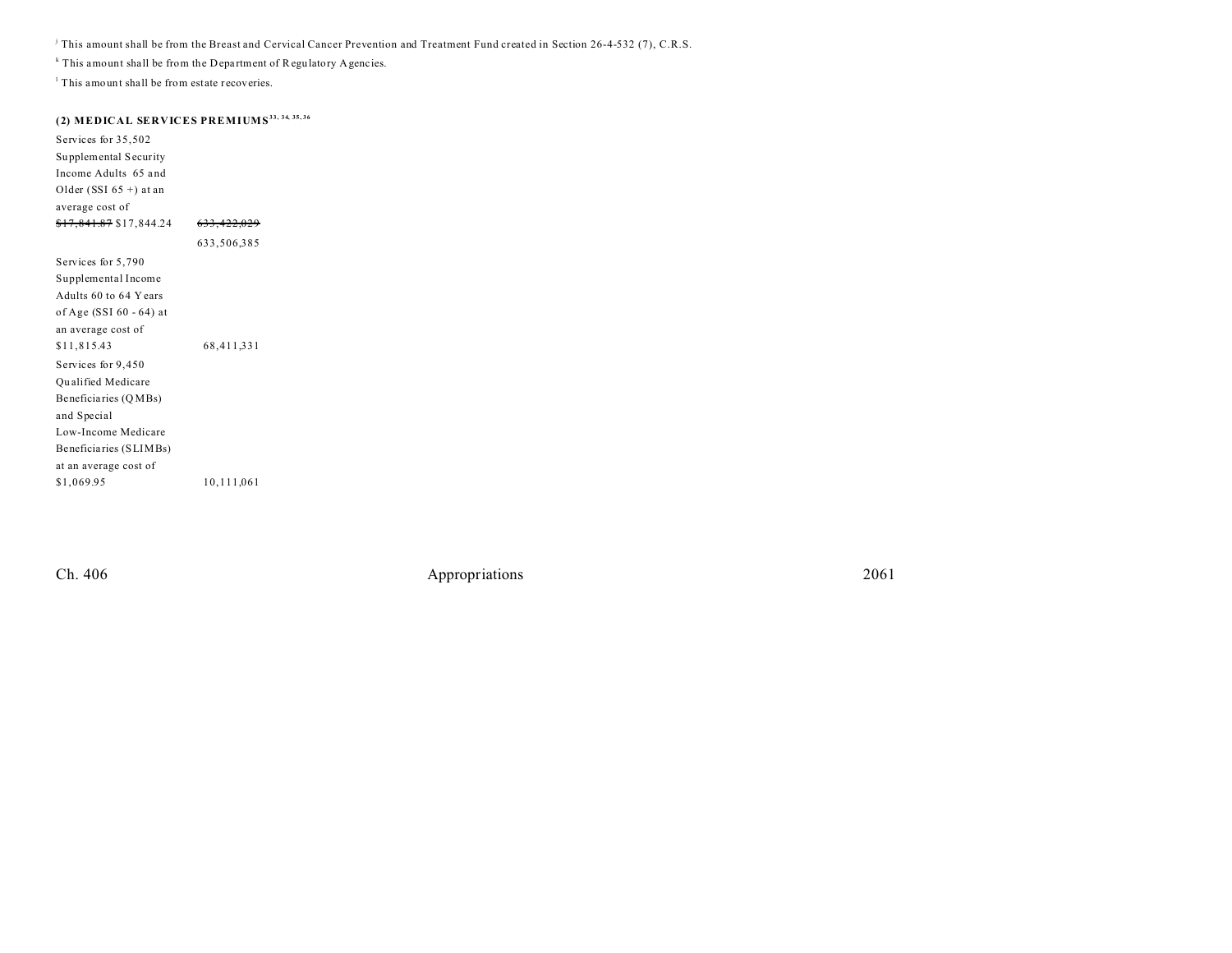| Ch. 406                                                                                                                                                                                                                             |                              | 2062         |                               |                                                 |                      |                                       |                         |
|-------------------------------------------------------------------------------------------------------------------------------------------------------------------------------------------------------------------------------------|------------------------------|--------------|-------------------------------|-------------------------------------------------|----------------------|---------------------------------------|-------------------------|
|                                                                                                                                                                                                                                     |                              |              |                               |                                                 |                      |                                       |                         |
|                                                                                                                                                                                                                                     | ITEM &<br><b>SUBTOTAL</b>    | <b>TOTAL</b> | <b>GENERAL</b><br><b>FUND</b> | <b>GENERAL</b><br>${\tt FUND}$<br><b>EXEMPT</b> | CASH<br><b>FUNDS</b> | CASH<br><b>FUNDS</b><br><b>EXEMPT</b> | FEDERAL<br><b>FUNDS</b> |
|                                                                                                                                                                                                                                     | \$                           | $\mathbb{S}$ | $\mathbb S$                   | $\mathbb S$                                     | \$                   | \$                                    | $\mathbb{S}$            |
| Services for 49,658<br>Supplemental Security<br>Income Disabled<br>Individuals at an<br>average cost of<br>\$11,025.31<br>Services for 47,215<br>Categorically Eligible<br>Low-income Adults at<br>an average cost of<br>\$3,056.39 | 547,495,041<br>144, 307, 353 |              |                               |                                                 |                      |                                       |                         |
| Services for 6,303 Baby<br>Care Program Adults at<br>an average cost of<br>\$5,878.40<br>Services for 117 S.B.<br>01S2-12 Breast and<br>Cervical Cancer<br>Treatment Clients at an<br>Average Cost of                               | 37,051,538                   |              |                               |                                                 |                      |                                       |                         |
| \$23,410.67                                                                                                                                                                                                                         | 2,739,049                    |              |                               |                                                 |                      |                                       |                         |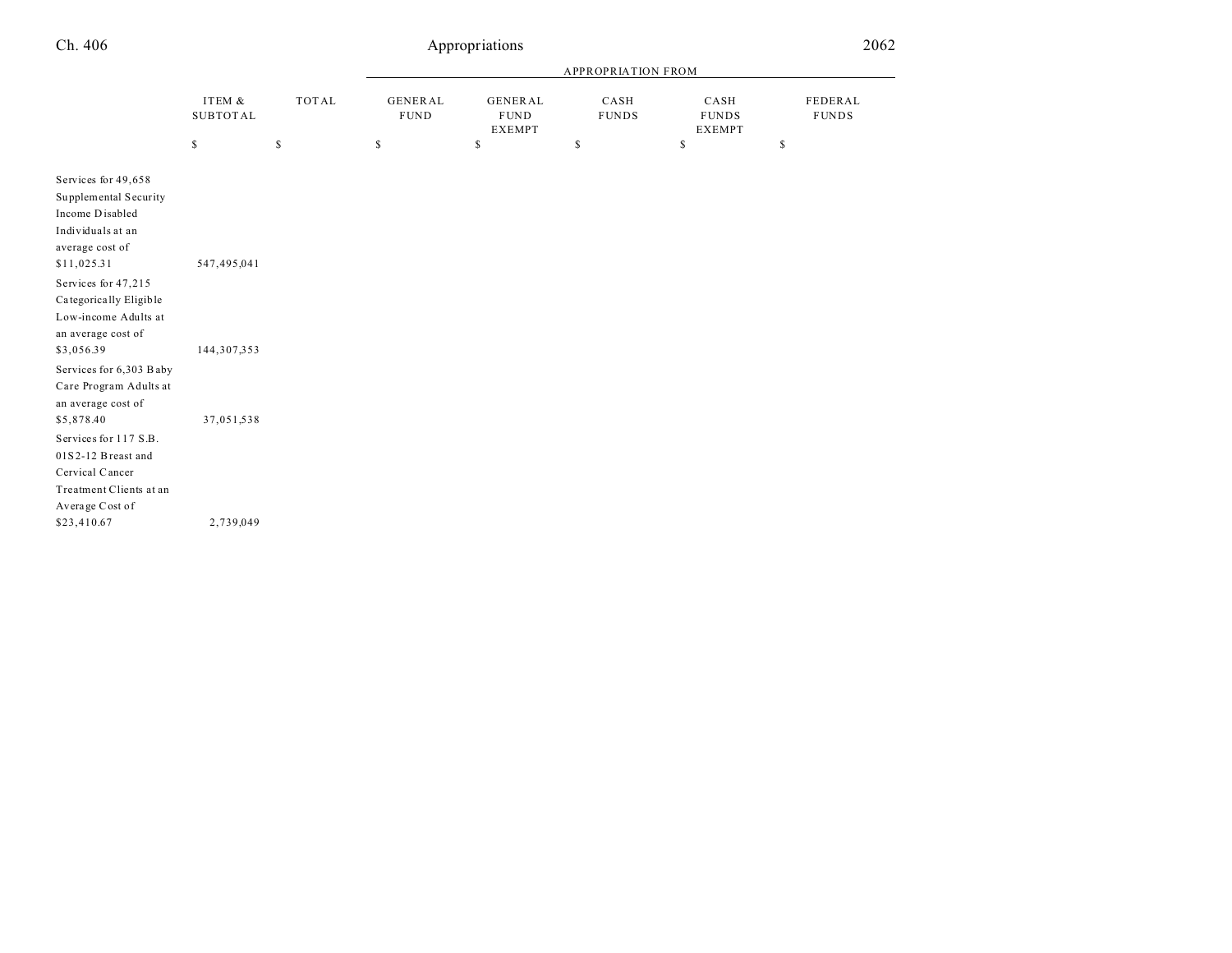| Services for 190,588          |               |               |                |                         |             |
|-------------------------------|---------------|---------------|----------------|-------------------------|-------------|
| Eligible Children at an       |               |               |                |                         |             |
| average cost of               |               |               |                |                         |             |
| $\frac{$1,571.04}{$1,570.67}$ | 299, 421, 680 |               |                |                         |             |
|                               | 299,350,422   |               |                |                         |             |
| Services for 13,397           |               |               |                |                         |             |
| Foster Children at an         |               |               |                |                         |             |
| average cost of               |               |               |                |                         |             |
| \$2,628.48                    | 35, 213, 787  |               |                |                         |             |
| Services for 4,634            |               |               |                |                         |             |
| Non-Citizens at an            |               |               |                |                         |             |
| Average Cost of               |               |               |                |                         |             |
| \$8,267.85                    | 38, 313, 232  |               |                |                         |             |
|                               |               | 1,816,486,101 | 876,423,596(M) | 35,051,922"             | 905,010,583 |
|                               |               | 1,816,499,199 | 876,387,967(M) | 35,094,100 <sup>a</sup> | 905,017,132 |

a Of this amount, \$34,093,240 represents public funds certified as representing expenditures incurred by public nursing homes and hospitals that are eligible for federal financial participation under the Medica id program, and \$95 8,682 shall be from the Breast and Cervical Cancer Prevention and Treatment Fund created in Section 26 -4-532 (7), C.R.S., AND \$42,178 SHALL BE FROM THE NURSING HOME PENALTY CASH FUND, CREATED PURSUANT TO SECTION 26-4-505 (3) (a), C.R.S.

#### **(3) INDIGENT CARE PROGRAM**

| Safety Net Provider        |             |               |                          |             |
|----------------------------|-------------|---------------|--------------------------|-------------|
| Payments <sup>37, 38</sup> | 255,976,646 | 12,576,646(M) | 115,400,000 <sup>a</sup> | 128,000,000 |
| The Children's Hospital,   |             |               |                          |             |
| Clinic Based Indigent      |             |               |                          |             |
| Care                       | 6,119,760   | 3,059,880(M)  |                          | 3,059,880   |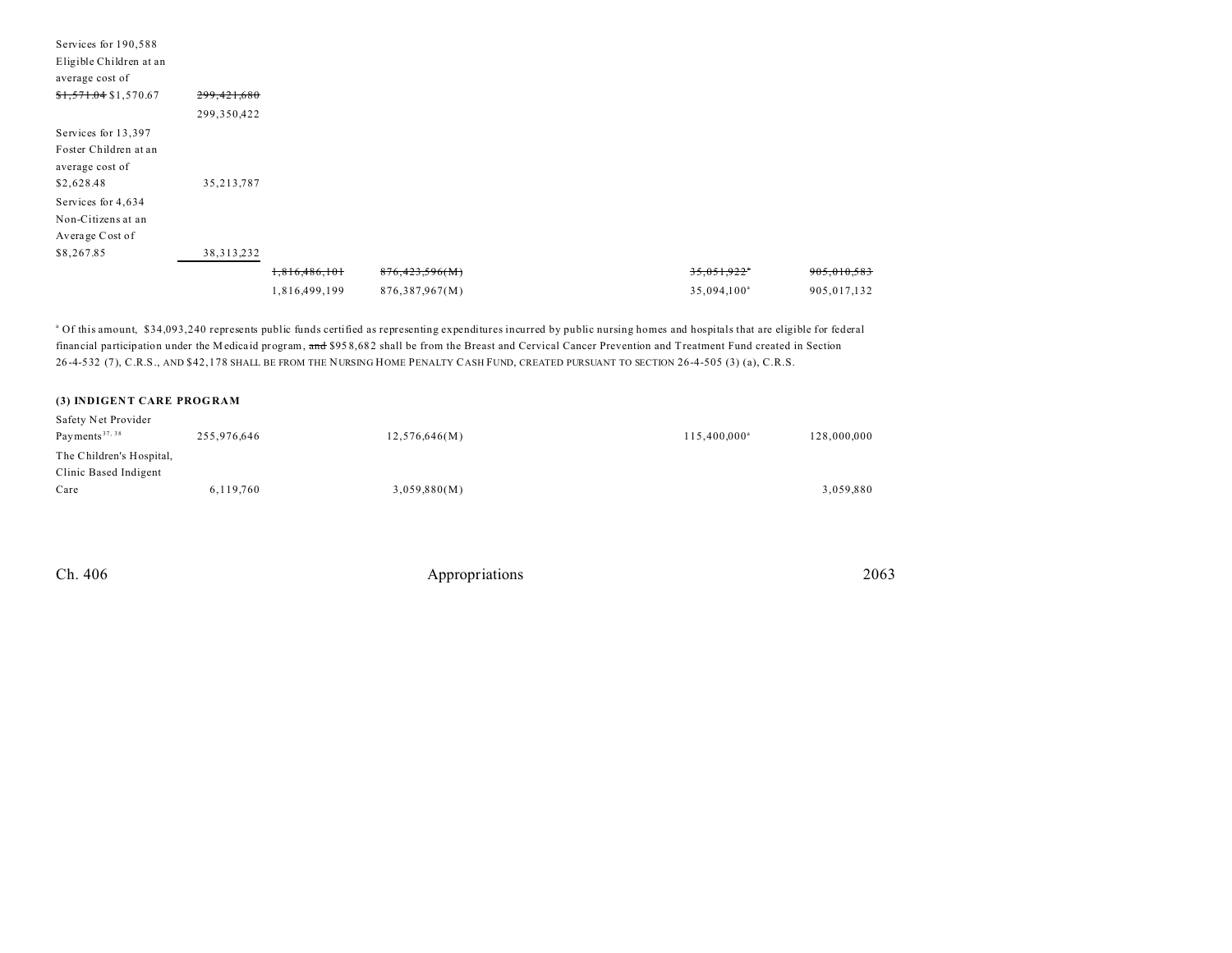## Appropriations 2064

|                                  | ITEM &<br><b>SUBTOTAL</b> |              |                               | <b>APPROPRIATION FROM</b>               |                      |                                       |                                |  |  |
|----------------------------------|---------------------------|--------------|-------------------------------|-----------------------------------------|----------------------|---------------------------------------|--------------------------------|--|--|
|                                  |                           | <b>TOTAL</b> | <b>GENERAL</b><br><b>FUND</b> | GENERAL<br><b>FUND</b><br><b>EXEMPT</b> | CASH<br><b>FUNDS</b> | CASH<br><b>FUNDS</b><br><b>EXEMPT</b> | <b>FEDERAL</b><br><b>FUNDS</b> |  |  |
|                                  | \$                        | \$           | \$                            | $\mathbb S$                             | $\mathbb S$          | \$                                    | \$                             |  |  |
| H.B. 97-1304                     |                           |              |                               |                                         |                      |                                       |                                |  |  |
| Children's Basic Health          |                           |              |                               |                                         |                      |                                       |                                |  |  |
| Plan Trust                       | 23,902,965                |              | 6,182,451                     |                                         | $220,514^b$          | $17,500,000$ <sup>c</sup>             |                                |  |  |
| Children's Basic Health          |                           |              |                               |                                         |                      |                                       |                                |  |  |
| Plan Administration              | 5,529,050                 |              |                               |                                         |                      | $2,441,324$ <sup>d</sup>              | 3,087,726                      |  |  |
| Children's Basic Health          |                           |              |                               |                                         |                      |                                       |                                |  |  |
| Plan Premium Costs <sup>39</sup> | 74,589,396                |              |                               |                                         |                      | 26,249,622 <sup>d</sup>               | 48,339,774                     |  |  |
| Children's Basic Health          |                           |              |                               |                                         |                      |                                       |                                |  |  |
| Plan Dental Benefit              |                           |              |                               |                                         |                      |                                       |                                |  |  |
| Costs                            | 6,766,213                 |              |                               |                                         |                      | $2,368,174^d$                         | 4,398,039                      |  |  |
| Comprehensive                    |                           |              |                               |                                         |                      |                                       |                                |  |  |
| Primary and Preventive           |                           |              |                               |                                         |                      |                                       |                                |  |  |
| Care Fund                        | 5,939,047                 |              |                               |                                         |                      | 5,939,047°                            |                                |  |  |
| Comprehensive                    |                           |              |                               |                                         |                      |                                       |                                |  |  |
| Primary and Preventive           |                           |              |                               |                                         |                      |                                       |                                |  |  |
| Care Grants Program              | 5,939,047                 |              |                               |                                         |                      | 5,939,047f                            |                                |  |  |
|                                  |                           | 384,762,124  |                               |                                         |                      |                                       |                                |  |  |

<sup>a</sup>This amount represents public funds certified as representing expenditures incurred by hospitals that are eligible for federal financial participation under the Medicaid Major Teaching Hospita l Program, M edica id, and the Medica id Disproportiona te Share Payments to Hospita ls Program.

 $b$ This amount shall be from annual premiums paid by participating families.

<sup>e</sup>This amount shall be from the Tobacco Litigation Settlement Cash Fund created in Section 24-22-115, C.R.S., pursuant to Section 24-75-1104 (1) (b), C.R.S.

<sup>d</sup>These amounts shall be from the Children's Basic Health Plan Trust created in Section 26-19-105, C.R.S.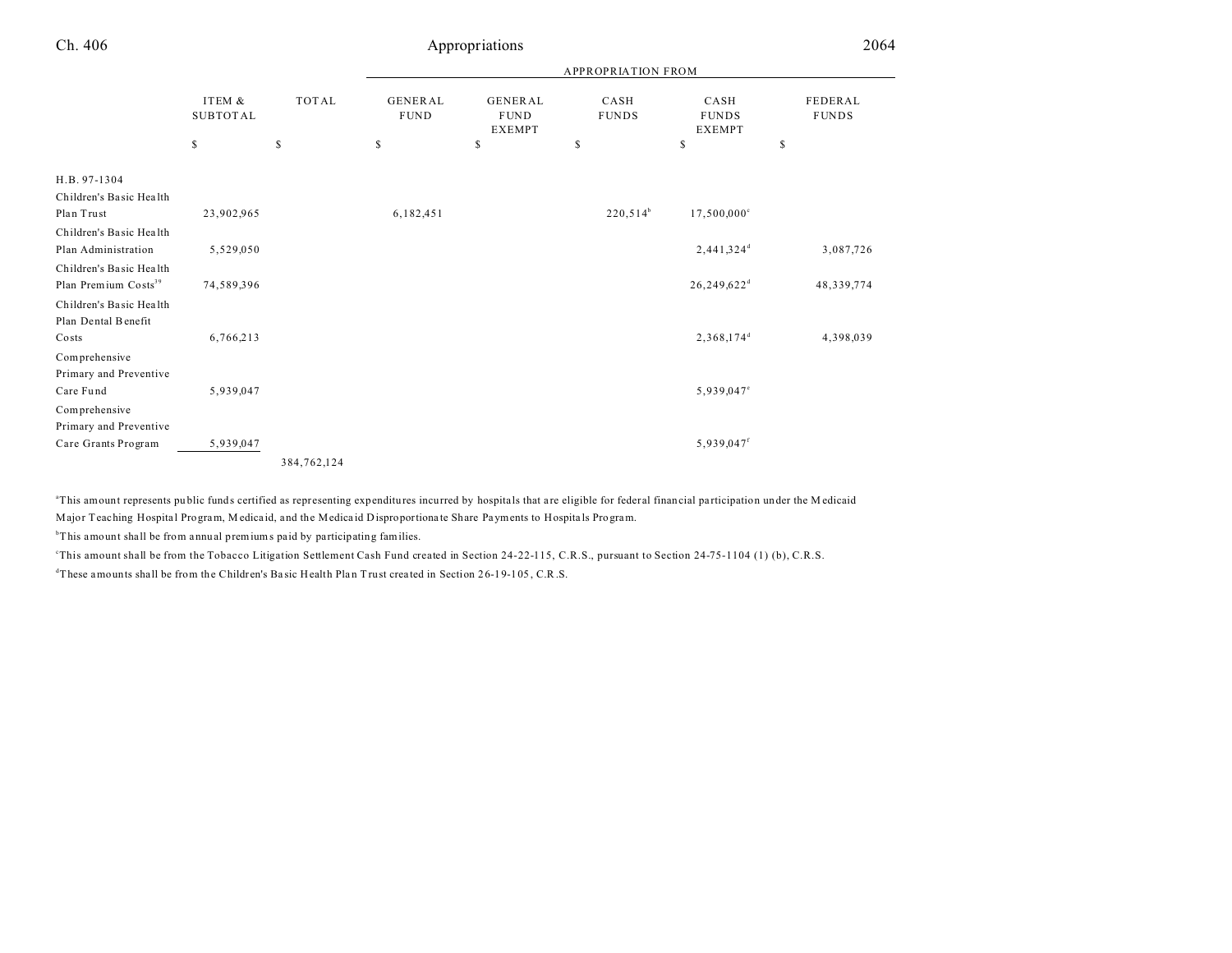<sup>e</sup>This amount shall be from the Tobacco Litigation Settlement Cash Fund created in Section 24-22-115, C.R.S., pursuant to Section 24-75-1104 (1) (g), C.R.S. <sup>f</sup>This amount shall be from the Comprehensive Primary and Preventive Care Fund created in Section 26-4-1007, C.R.S., pursuant to Section 24-75-1104 (1)(g), C.R.S.

| (4) OTHER MEDICAL SERVICES                                                                                    |            |            |                    |         |
|---------------------------------------------------------------------------------------------------------------|------------|------------|--------------------|---------|
| Services for 4,046 Old<br>Age Pension State<br>Medical Program<br>clients at an average<br>cost of \$2,468.94 | 9,989,344  |            | $9,989,344(T)^{a}$ |         |
| Home Care Allowance<br>for $4,7754,087$<br>Recipients at an<br>average monthly cost of                        |            |            |                    |         |
| \$221.85                                                                                                      | 12,712,406 | 12,076,035 | <del>636,371</del> |         |
|                                                                                                               | 10,880,411 | 10,336,390 | $544,021(L)^{b}$   |         |
| Adult Foster Care for<br>90 58 Recipients at an<br>average monthly cost of<br>\$225.75 \$226.25               | 243,810    | 231,620    | 12.190(L)          |         |
|                                                                                                               | 157,469    | 149,596    | $7,873(L)^{b}$     |         |
| Primary Care Physician<br>Program Market Rate<br>Reimbursement<br>University of Colorado<br>Family Medicine   | 1,949,508  | 974,754(M) |                    | 974,754 |
| Residency Training<br>Programs                                                                                | 1,524,626  | 762,313(M) |                    | 762,313 |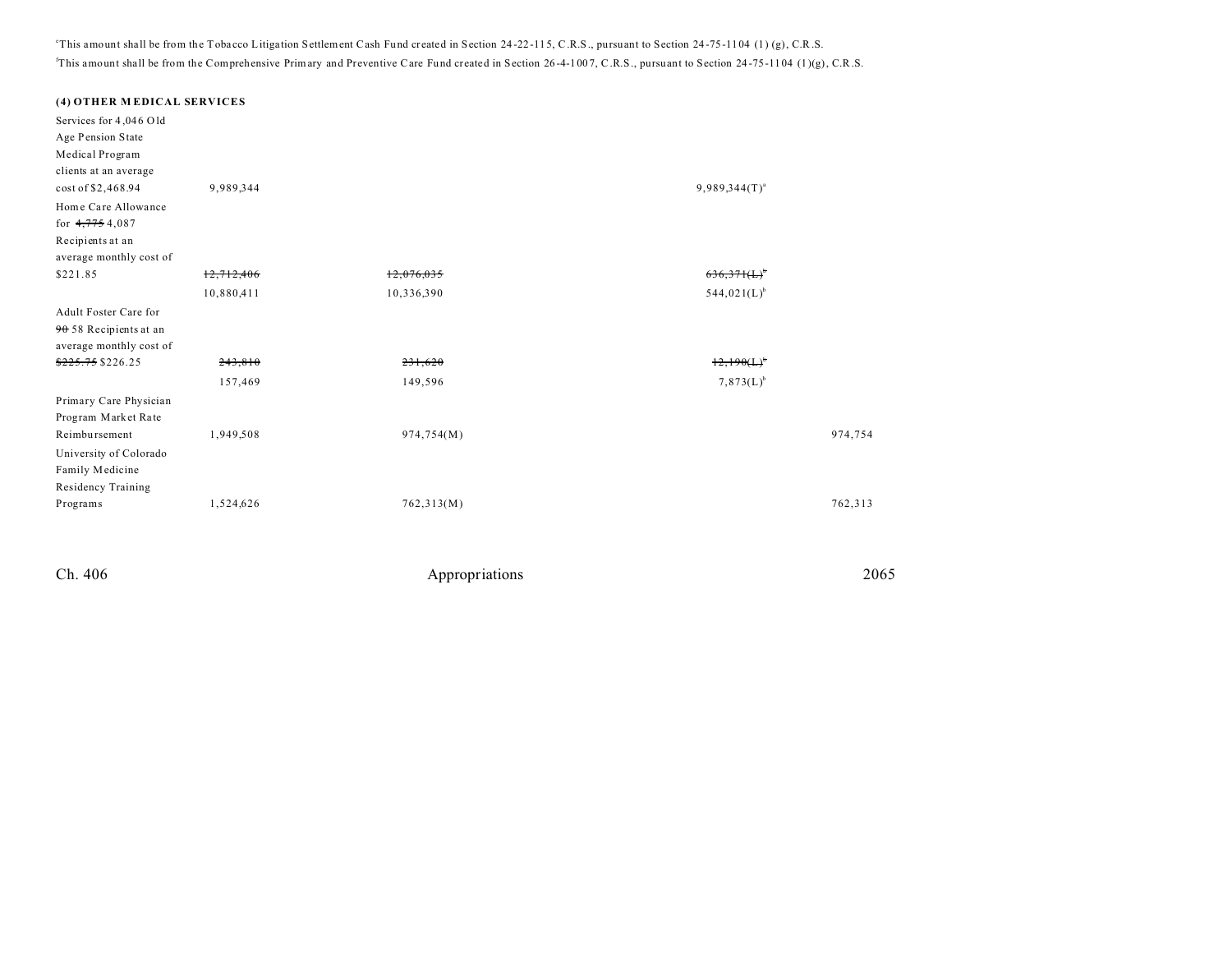| Ch. 406                              | Appropriations            |              |                               |                                         |                      |                                       | 2066                    |  |
|--------------------------------------|---------------------------|--------------|-------------------------------|-----------------------------------------|----------------------|---------------------------------------|-------------------------|--|
|                                      |                           |              |                               | <b>APPROPRIATION FROM</b>               |                      |                                       |                         |  |
|                                      | ITEM &<br><b>SUBTOTAL</b> | TOTAL        | <b>GENERAL</b><br><b>FUND</b> | GENERAL<br><b>FUND</b><br><b>EXEMPT</b> | CASH<br><b>FUNDS</b> | CASH<br><b>FUNDS</b><br><b>EXEMPT</b> | FEDERAL<br><b>FUNDS</b> |  |
|                                      | \$                        | \$           | \$                            | \$                                      | S                    | \$<br>\$                              |                         |  |
| Enhanced Prenatal Care               |                           |              |                               |                                         |                      |                                       |                         |  |
| Training and Technical<br>Assistance | 109,110                   |              | 54,555(M)                     |                                         |                      |                                       | 54,555                  |  |
| Nurse Home Visitor<br>Program        | 3,009,618                 |              |                               |                                         |                      | $1,504,809(T)^c$                      | 1,504,809               |  |
| S.B. 97-101 Public<br>School Health  |                           |              |                               |                                         |                      |                                       |                         |  |
| Services <sup>40</sup>               | 29,717,200                |              |                               |                                         |                      | $15, 131, 305(M)^d$                   | 14,585,895              |  |
|                                      |                           | 59,255,622   |                               |                                         |                      |                                       |                         |  |
|                                      |                           | 57, 337, 286 |                               |                                         |                      |                                       |                         |  |

<sup>a</sup> This amount shall be from the Old Age Pension Health and Medical Care Fund appropriated in the Department of Human Services.

<sup>b</sup> These amounts shall be from local funds.

<sup>c</sup> This amount shall be a transfer from the Department of Public Health and Environment.

<sup>d</sup>This amount represents funds certified as representing expenditures incurred by school districts that are eligible for federal financial participation under Medicaid.

#### **(5) DEPARTM ENT O F HUM AN SERVICES M EDICAID-FUN DED PR OGR AMS 41, 42**

**(A) Executive**

**Director's Office -**

| Medicaid Funding | 8,086,637 | 4,043,319(M)*      | 4,043,318 |
|------------------|-----------|--------------------|-----------|
|                  | 8,078,429 | $4,039,215(M)^{a}$ | 4,039,214 |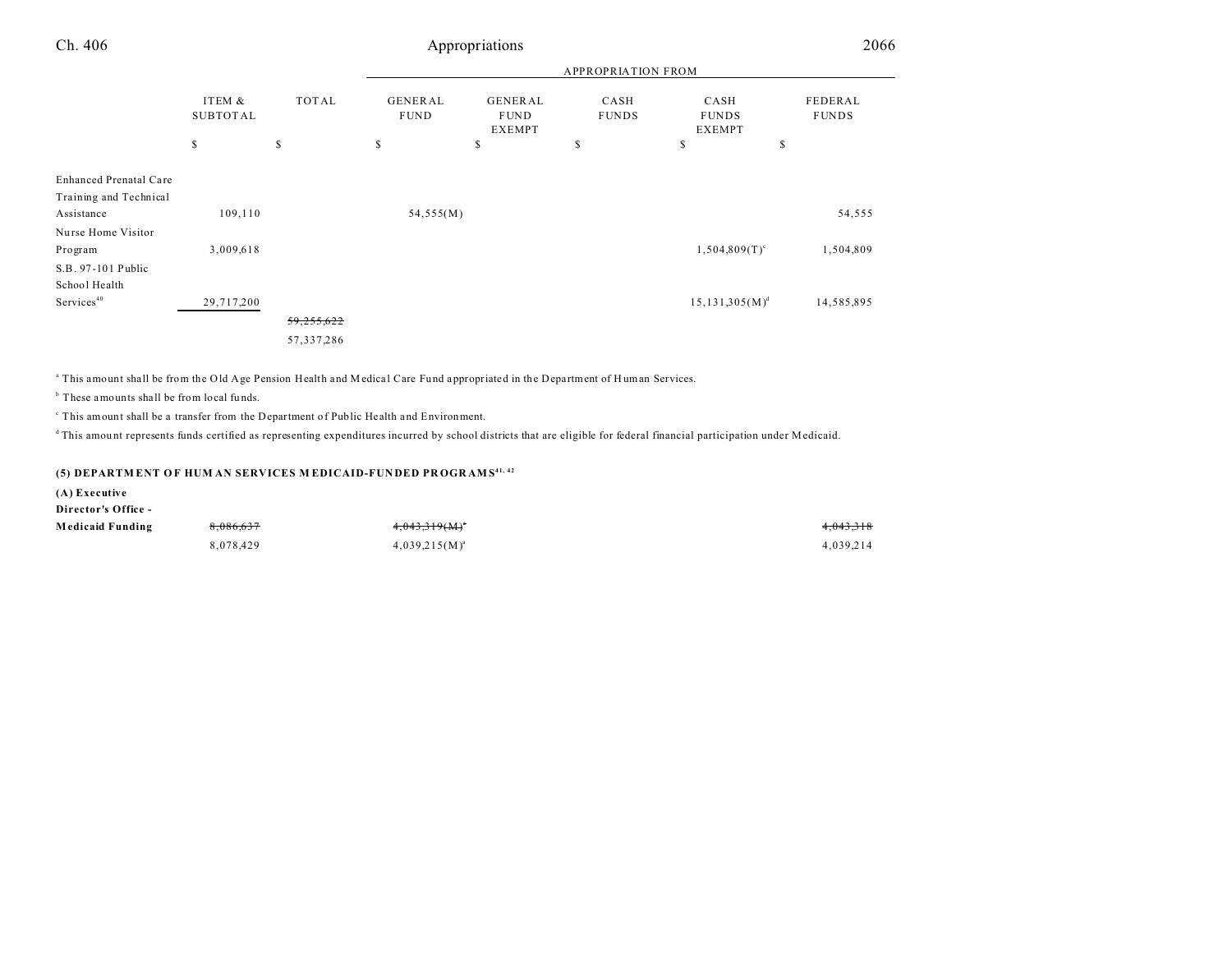<sup>a</sup> Of this amount, \$28,285 is exempt from the statutory limit on state General Fund appropriation pursuant to Section 24-75-201.1 (1) (a) (III) (A), C.R.S.

| (B) Office of<br>Information<br><b>Technology Services -</b><br><b>Medicaid Funding</b> |           |              |                              |
|-----------------------------------------------------------------------------------------|-----------|--------------|------------------------------|
| Colorado Benefits                                                                       |           |              |                              |
| Management Syste m <sup>43</sup>                                                        |           |              |                              |
| $SYSTEM^{43, 43b}$                                                                      | 5,299,435 | 2,772,241(M) | 2,499,788<br>$27,406(T)^{a}$ |
|                                                                                         | 9,406,732 |              | 6,607,085                    |
| Other Office of                                                                         |           |              |                              |
| Information                                                                             |           |              |                              |
| Technology Services                                                                     |           |              |                              |
| line items                                                                              | 500,676   | 250,339(M)   | 250,337                      |
|                                                                                         | 482,116   | 241,059(M)   | 241,057                      |
|                                                                                         | 5,800,111 |              |                              |
|                                                                                         | 9,888,848 |              |                              |

<sup>a</sup> This amount shall be from the Old Age Pension Fund appropriated in the Department of Human Services.

| (C) Office of           |           |                |           |
|-------------------------|-----------|----------------|-----------|
| Operations - Medicaid   |           |                |           |
| Funding                 | 5,293,750 | 2,646,875(M)   | 2,646,875 |
|                         | 5,390,823 | 2,695,412(M)   | 2,695,411 |
| (D) County              |           |                |           |
| Administration -        |           |                |           |
| <b>Medicaid Funding</b> | 8,624,879 | 3,234,330(M)   | 5,390,549 |
| Ch. 406                 |           | Appropriations | 2067      |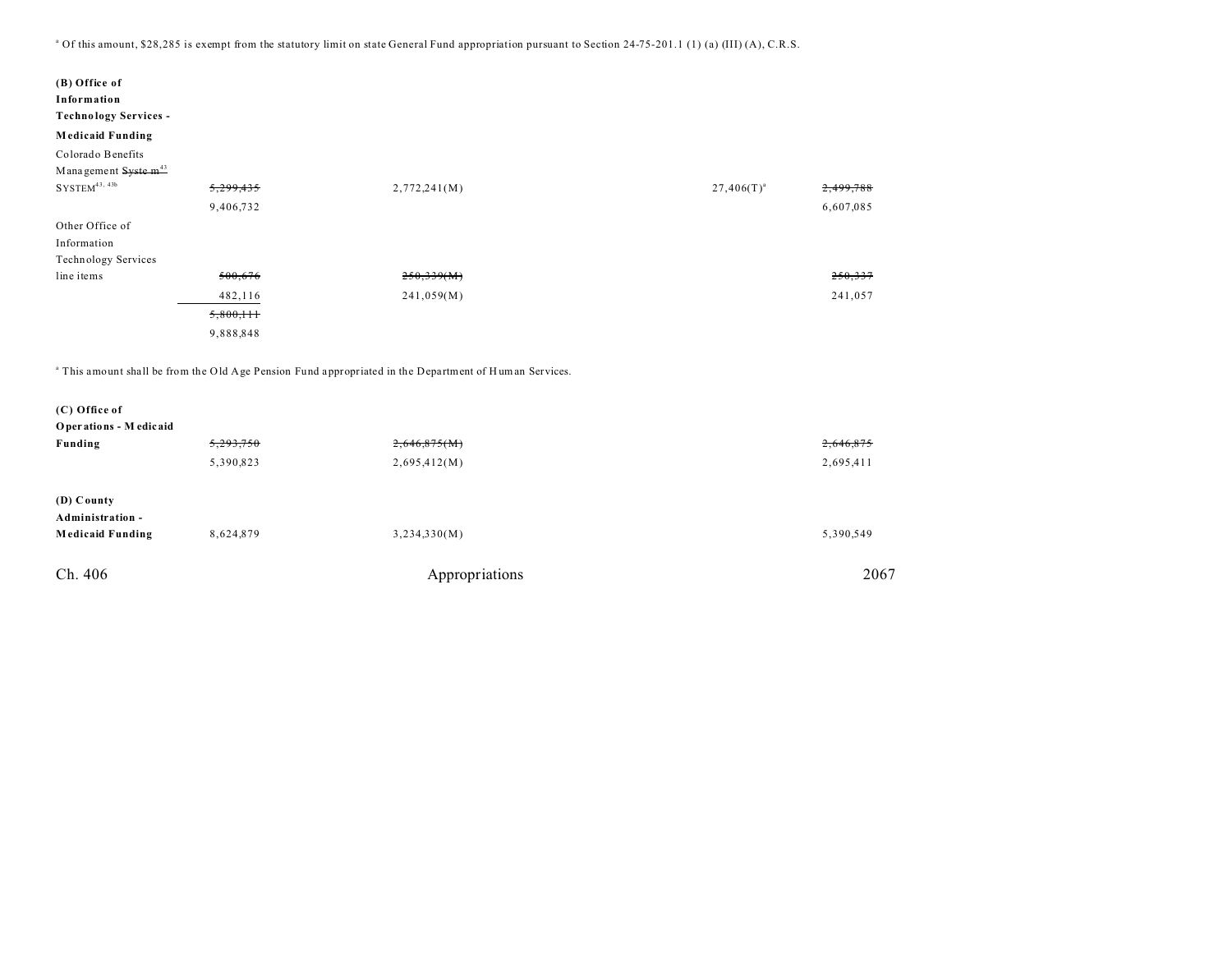| Ch. 406                                                                                         |                           |              |                               | Appropriations                                 |                           |                                       | 2068                    |
|-------------------------------------------------------------------------------------------------|---------------------------|--------------|-------------------------------|------------------------------------------------|---------------------------|---------------------------------------|-------------------------|
|                                                                                                 |                           |              |                               |                                                | <b>APPROPRIATION FROM</b> |                                       |                         |
|                                                                                                 | ITEM &<br><b>SUBTOTAL</b> | <b>TOTAL</b> | <b>GENERAL</b><br><b>FUND</b> | <b>GENERAL</b><br><b>FUND</b><br><b>EXEMPT</b> | CASH<br><b>FUNDS</b>      | CASH<br><b>FUNDS</b><br><b>EXEMPT</b> | FEDERAL<br><b>FUNDS</b> |
|                                                                                                 | \$                        | \$           | \$                            | \$                                             | \$                        | \$                                    | $\mathbb{S}$            |
| (E) Division of Child                                                                           |                           |              |                               |                                                |                           |                                       |                         |
| Welfare - Medicaid<br>Funding                                                                   | 77,861,994                |              | 38,930,997(M)                 |                                                |                           |                                       | 38,930,997              |
| (F) Office of Self<br>Sufficiency, Disability<br>Determination                                  |                           |              |                               |                                                |                           |                                       |                         |
| Services - Medicaid<br>Funding <sup>44</sup>                                                    | 1,165,967                 |              | 582,984(M)                    |                                                |                           |                                       | 582,983                 |
| (G) Mental Health and<br><b>Alcohol and Drug</b><br>Abuse Services -<br><b>Medicaid Funding</b> |                           |              |                               |                                                |                           |                                       |                         |
| Administration<br>Mental Health<br>Community Programs,<br>Mental Health                         | 1,316,654                 |              | 570, 126(M)                   |                                                |                           |                                       | 746,528                 |
| Capitation MEDICAID<br><b>MENTAL HEALTH</b>                                                     |                           |              |                               |                                                |                           |                                       |                         |
| <b>CAPITATION</b>                                                                               | 144,501,252               |              | 72,250,626(M)                 |                                                |                           |                                       | 72,250,626              |
|                                                                                                 | 135, 777, 547             |              | 67,888,774(M)                 |                                                |                           |                                       | 67,888,773              |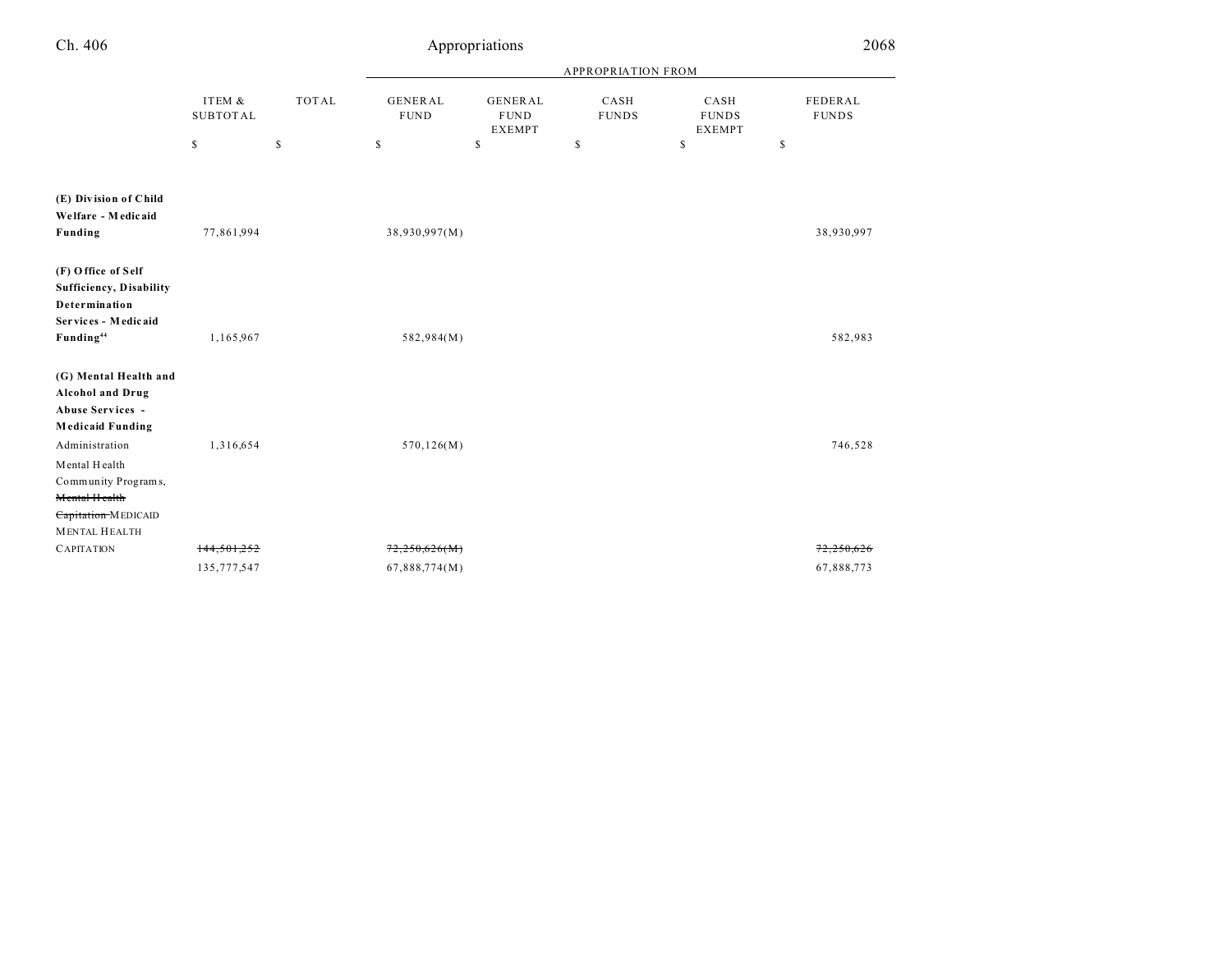| Mental Health            |              |              |                      |  |
|--------------------------|--------------|--------------|----------------------|--|
| Community Programs,      |              |              |                      |  |
| <b>OTHER MEDICAID</b>    |              |              |                      |  |
| <b>MENTAL HEALTH</b>     |              |              |                      |  |
| PAYMENTS, Medicaid       |              |              |                      |  |
| Mental Health Fee for    |              |              |                      |  |
| Service Payments         | 2,724,423    | 1,362,212(M) | 1,362,211            |  |
| Mental Health            |              |              |                      |  |
| Community Programs,      |              |              |                      |  |
| Medicaid Mental Health   |              |              |                      |  |
| Services for Breast and  |              |              |                      |  |
| Cervical Cancer          |              |              |                      |  |
| Patients                 | 71,175       |              | $24,911^a$<br>46,264 |  |
| <b>GOEBEL LAWSUIT</b>    | 12, 119, 721 | 6,059,861(M) | 6,059,860            |  |
| Mental Health Institutes | 3,325,830    | 1,662.915(M) | 1,662,915            |  |
|                          | 3,756,032    | 1,878,016(M) | 1,878,016            |  |
| Alcohol and Drug         |              |              |                      |  |
| Abuse Division, High     |              |              |                      |  |
| Risk Pregnant Women      |              |              |                      |  |
| Program                  | 312,804      | 156,402(M)   | 156,402              |  |
|                          | 557,208      | 278,604(M)   | 278,604              |  |
|                          | 152,252,138  |              |                      |  |
|                          | 156,322,760  |              |                      |  |

a This amount shall be from the Breast and Cervical Cancer Prevention and Treatment Fu nd created in Section 26 -4-532 (7), C.R.S.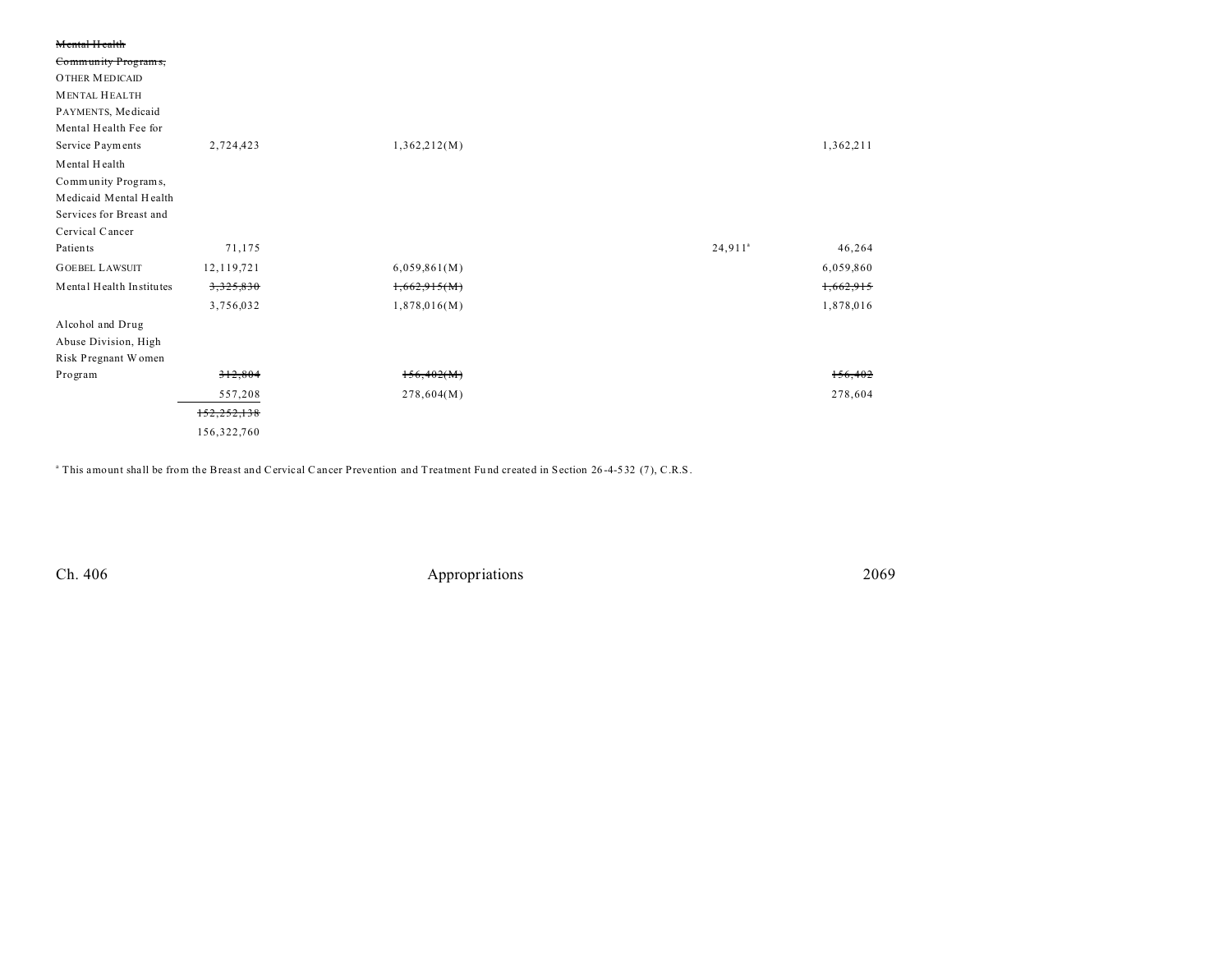| Ch. 406                                                    |                           |              |                               | Appropriations                                 |                      |                                       | 2070                    |
|------------------------------------------------------------|---------------------------|--------------|-------------------------------|------------------------------------------------|----------------------|---------------------------------------|-------------------------|
|                                                            |                           |              | <b>APPROPRIATION FROM</b>     |                                                |                      |                                       |                         |
|                                                            | ITEM &<br><b>SUBTOTAL</b> | <b>TOTAL</b> | <b>GENERAL</b><br><b>FUND</b> | <b>GENERAL</b><br><b>FUND</b><br><b>EXEMPT</b> | CASH<br><b>FUNDS</b> | CASH<br><b>FUNDS</b><br><b>EXEMPT</b> | FEDERAL<br><b>FUNDS</b> |
|                                                            | \$                        | $\mathbb S$  | \$                            | \$                                             | \$                   | \$                                    | \$                      |
| (H) Services for<br>People with<br>Disabilities - Medicaid |                           |              |                               |                                                |                      |                                       |                         |
| Funding                                                    |                           |              |                               |                                                |                      |                                       |                         |
| Community Services -                                       |                           |              |                               |                                                |                      |                                       |                         |
| Medicaid Funding                                           | 218,743,291               |              | 109,371,645(M)                |                                                |                      |                                       | 109, 371, 646           |
|                                                            | 218,495,215               |              | 109, 247, 607(M)              |                                                |                      |                                       | 109,247,608             |
| Regional Centers -                                         |                           |              |                               |                                                |                      |                                       |                         |
| Medicaid Funding                                           | 38,886,488                |              | 19,443,244(M)                 |                                                |                      |                                       | 19,443,244              |
|                                                            | 38,865,264                |              | 19,432,632(M)                 |                                                |                      |                                       | 19,432,632              |
| FEDERALLY-MATCHED                                          |                           |              |                               |                                                |                      |                                       |                         |
| <b>LOCAL PROGRAM COSTS</b>                                 | 15,566,354                |              |                               |                                                |                      | 7,783,177 <sup>a</sup>                | 7,783,177               |
| <b>DEPRECIATION AND</b>                                    |                           |              |                               |                                                |                      |                                       |                         |
| <b>ANNUAL ADJUSTMENT</b>                                   | 1,460,194                 |              | 730,097(M)                    |                                                |                      |                                       | 730,097                 |
| Services for Families                                      |                           |              |                               |                                                |                      |                                       |                         |
| and Children -                                             |                           |              |                               |                                                |                      |                                       |                         |
| Medicaid Funding                                           | 3,745,315                 |              | 1,872,658(M)                  |                                                |                      |                                       | 1,872,657               |
|                                                            | 261, 375, 094             |              |                               |                                                |                      |                                       |                         |
|                                                            | 278,132,342               |              |                               |                                                |                      |                                       |                         |
|                                                            |                           |              |                               |                                                |                      |                                       |                         |

a THIS AMOUNT REPRESENTS FUNDS CERTIFIED AS EXPENDITURES INCURRED BY LOCAL GOVERNMENTS THAT ARE ELIGIBLE FOR FEDERAL FINANCIAL PARTICIPATION UNDER MEDICAID.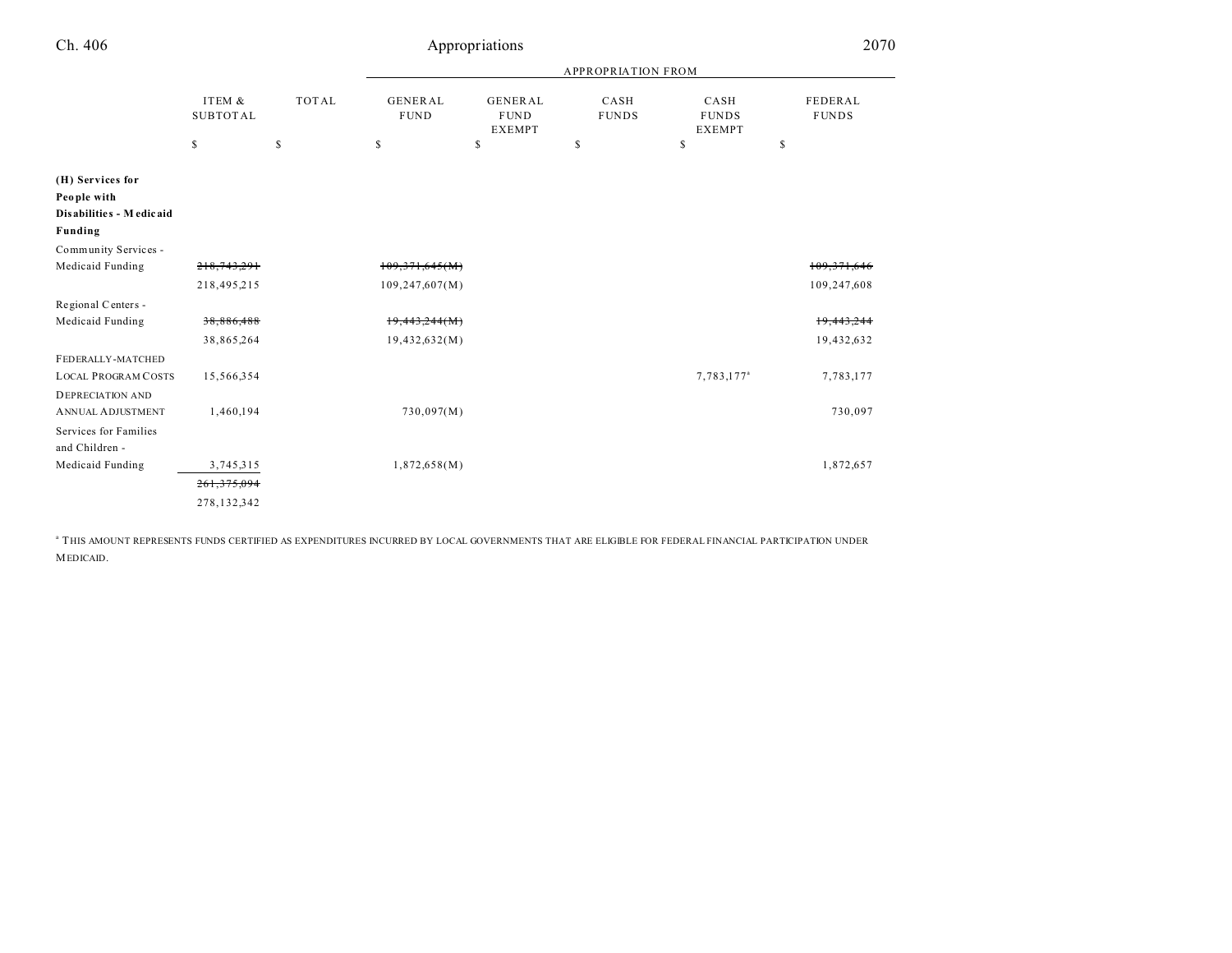| (I) Adult Assistance                   |                 |                 |           |                            |                            |
|----------------------------------------|-----------------|-----------------|-----------|----------------------------|----------------------------|
| Programs;                              |                 |                 |           |                            |                            |
| <b>Community Services</b>              |                 |                 |           |                            |                            |
| for the Elderly -                      |                 |                 |           |                            |                            |
| <b>Medicaid Funding</b>                | 1,800           | 900(M)          |           |                            | 900                        |
| (J) Division of Youth<br>Corrections - |                 |                 |           |                            |                            |
| <b>Medicaid Funding</b>                | 9,727,773       | 4,863,886(M)    |           |                            | 4,863,887                  |
|                                        |                 |                 |           |                            |                            |
|                                        | 530,190,143     |                 |           |                            |                            |
|                                        | 555, 195, 615   |                 |           |                            |                            |
| <b>TOTALS PART V</b>                   |                 |                 |           |                            |                            |
| (HEALTH CARE                           |                 |                 |           |                            |                            |
| POLICY AND                             |                 |                 |           |                            |                            |
| $FINANCING)^{2, 3, 44a}$               | \$2,848,739,832 | \$1,195,137,503 | \$635,517 | \$238,651,413"             | <del>\$1,414,315,399</del> |
|                                        | \$2,899,214,743 | \$1,209,682,513 |           | \$246,399,430 <sup>a</sup> | \$1,442,497,283            |
|                                        |                 |                 |           |                            |                            |

 $^{\circ}$  Of this amount,  $$648,561$  \$551,894 contains an (L) notation, and  $$11,713,741$  \$11,697,505 contains a (T) notation.

**FOOTNOTES** -- The following statements are referenced to the numbered footnotes throughout section 2.

2 (Governor lined through this provision. See L. 20 03 , p. 355 1.)

3 All Departments, T otals -- The General Assembly requests that copies of all reports requested in other footnotes contained in this act be delivered to the Joint Budget Committee and the majority and minority leadership in each house of the General Assembly. Each principal department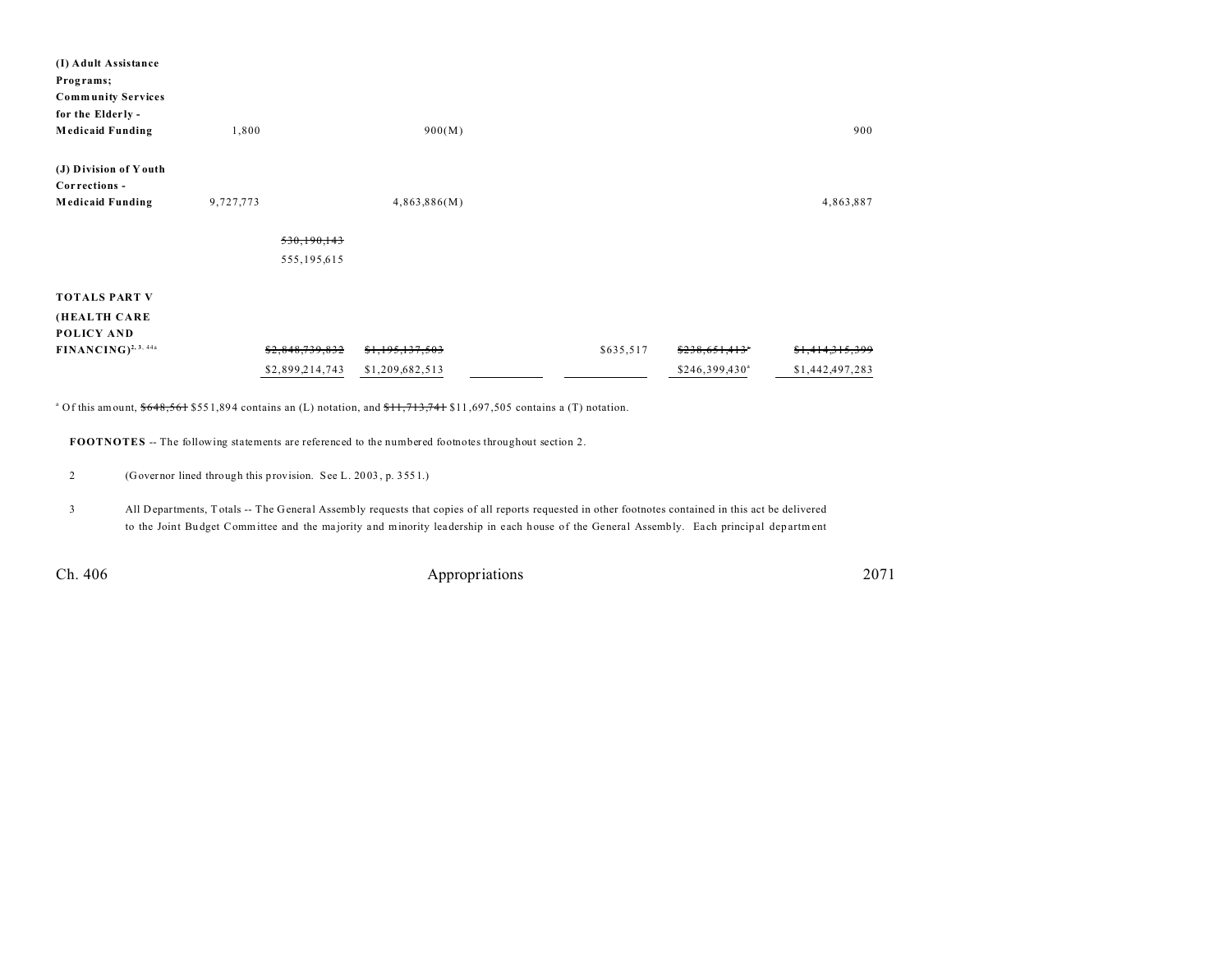#### Ch. 406 **and 2072 Ch.** 406 **a** 2072

of the state sha ll produ ce its rules in a n electronic forma t that is suitable for public a ccess through electronic means. Such rules in such format shall be submitted to the Office of Legislative Legal Services for publishing on the Internet. It is the intent of the General Assembly that this be done within existing resources.

- 31 Department of Health Care Policy and Financing, Executive Director's Office -- The D epartment is requested to submit an accou nting of all line items by actual expenditure. Actual expenditure is defined as final expenditure, including post-closing payments. The Department is requested to submit this information to the Joint Budget Committee by October 1, 2003.
- 32 Department of Health Care Policy and Financing, Executive D irector's Office -- The Department is requested to submit monthly Medicaid expenditure and caseload reports on the Medical Services Premiums budget to the Joint Budget Committee, by the third Monday of each month. The department is requested to include in the report the mana ged care organization caseload by aid category.
- 33 (Governor lined through this provision. See L. 20 03 , p. 356 1.)
- 34 Department of Health Care Policy and Financing, Medical Services Premiums -- It is the intent of the General Assembly that expenditures for these services should be recorded only against the Long Bill group total for Medical Services.
- 35 Department of Health Care Policy and Financing, Medical Services Premiums -- The General Assembly has determined that the average appropriated rates provide sufficient funds to pay reasonable and adequate compensation to efficient and economical providers. The D epartment should take actions to ensure that the average appropriated rates are not exceeded.
- 36 (Governor lined through this provision. See L. 20 03 , p. 356 2.)
- 37 (Governor lined through this provision. See L. 20 03 , p. 356 2.)
- 38 (Governor lined through this provision. See L. 20 03 , p. 356 3.)
- 39 (Governor lined through this provision. See L. 20 03 , p. 356 3.)
- 40 Department of Health Care Policy and Financing, Other Medical Services, S.B. 97-101 Public School Health Services -- The department is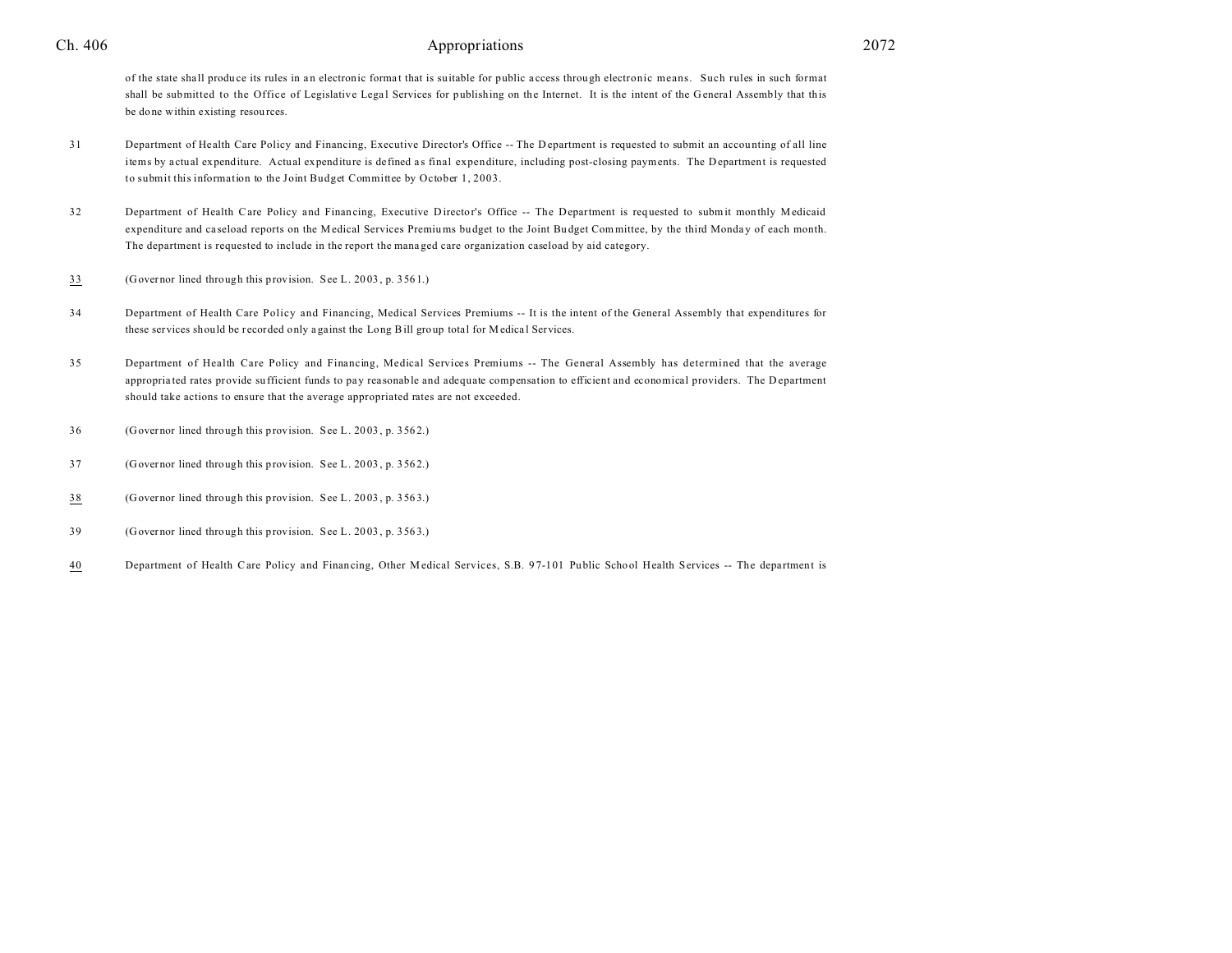requested to submit a report by November 1 of each year to the joint budget committee on the services that receive reimbursement from the federal government under S.B. 97-10 1 public school health service program. The report should include information on the type of services, how those services meet the definition of medical necessity, and the total amount of federal dollars that was distributed to each school under the program. The report should also include information on how many children were served by the program.

- 41 (Governor lined through this provision. See L. 20 03 , p. 356 3.)
- 42 (Governor lined through this provision. See L. 20 03 , p. 356 4.)
- 43 (Governor lined through this provision. See L. 20 03 , p. 356 4.)
- 43a DEPARTMENT OF HEALTH CARE POLICY AND FINANCING, DEPARTMENT OF HUMAN SERVICES MEDICAID-FUNDED PROGRAMS, OFFICE OF INFORMATION TECHNOLOGY SERVICES-MEDICAID FUNDING, COLORADO BENEFITS MANAGEMENT SYSTEM -- IT IS THE INTENT OF THE GENERAL ASSEMBLY THAT THEDEPARTMENT OF HEALTH CARE POLICY AND FINANCING MAXIMIZE THE FEDERAL MATCH RATE FOR PERSONAL RESPONSIBILITY AND WORK OPPORTUNITY RECONCILIATION ACT (PRWORA) MONEYS. THE DEPARTMENT IS REQUESTED TO PROVIDE AN UPDATE OF THE AMOUNT OF FEDERAL MONEY IT HAS EARNED TO THE JOINT BUDGET COMMITTEE BY MARCH 1, 2004, FOR SUPPLEMENTAL CONSIDERATION.
- 44 Department of Health Care Policy and Financing, Department of Human Services Medicaid Funded Programs, Office of Self Sufficiency, Disa bility Determination Services - Medicaid Funding; Department of Human Services, Office of Self Sufficiency, Disability Determination Services -- On or before October 15, 2005, the Department of Health Care Policy and Financing is requested to provide a report indicating the costs and estimated savings associated with representation from disability determination services at administrative law judge hearings regarding Medicaid eligibility determination on the basis of disability. The report should include all costs associated with attendance at administrative law judge hearings; a comparison of the denial rates for this population over the past three years; and an estimate of any savings associated with an increase in denials u pon appea l.
- 44a DEPARTMENT OF HEALTH CARE POLICY -- THE JOBS AND GROWTH TAX RELIEF RECONCILIATION ACT OF 2003 (P.L. 108-27) TEMPORARY INCREASED THE FEDERAL PARTICIPATION MATCH RATE FOR SOME MEDICAID PROGRAMS BY 2.95 PERCENT. THEREFORE, IT IS ANTICIPATED THAT THE FEDERAL FUNDS MAY BE HIGHER THAN THE AMOUNTS INDICATED IN THIS ACT. IN ADDITION, WHERE THE "(M)" NOTATION APPLIES, IT IS ANTICIPATED THAT A PORTION OF THE GENERAL FUND APPROPRIATIONS MAY REVERT BASED ON APPLYING THE HIGHER FEDERAL MATCH RATE FOR PROGRAMS WHERE IT APPLIES.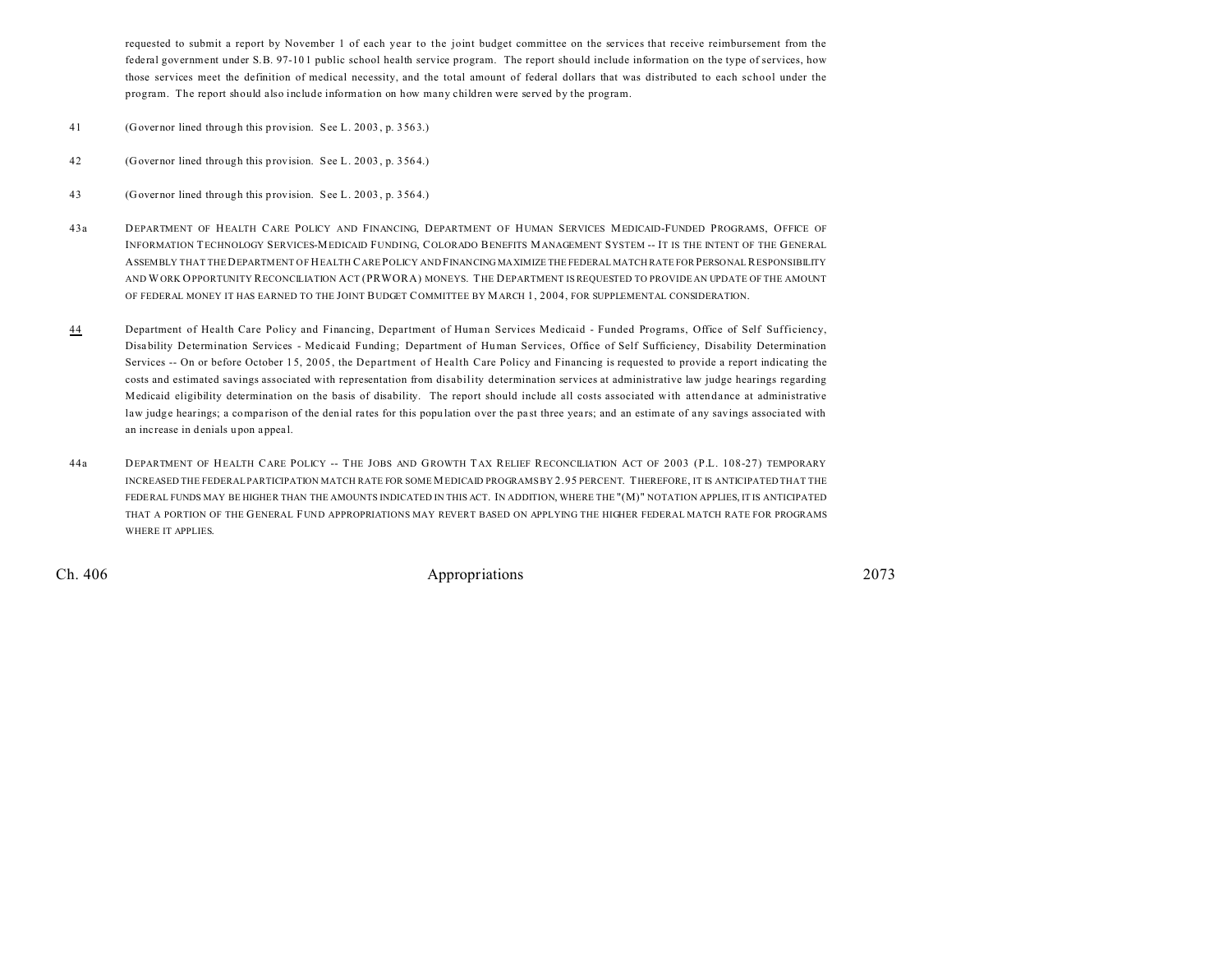| ITEM &   | TOTAL | GENERAL     | GENERAL       | CASH         | CASH          | FEDERAL      |
|----------|-------|-------------|---------------|--------------|---------------|--------------|
| SUBTOTAL |       | <b>FUND</b> | <b>FUND</b>   | <b>FUNDS</b> | <b>FUNDS</b>  | <b>FUNDS</b> |
|          |       |             | <b>EXEMPT</b> |              | <b>EXEMPT</b> |              |
|          |       |             |               |              |               |              |

**SECTION 2.** Part V  $(6)$   $(D)$ ,  $(6)$   $(E)$ , and the affected totals of section 2 of chapter 399, as Part V  $(6)$   $(D)$  is amended by section 2 of chapter 397, Session Laws of Colorado 2002, as Part V (6) (D), (6) (E), and the affected totals are amended by section 4 of chapter 6, section 7 of chapter 8, and section 1 of chapter 431, as Part  $V(6)(D)$  and the affected totals are amended by section 6 of chapter 16, and as the affected totals are further amended by section 2 of chapter 15, section 2 of chapter 18, section 14 of chapter 22, and section 2 of chapter 25, Session Laws of Colorado 2003, are amended to read:

### Section 2. **Appropriation.**

**PART V**

#### **DEPARTMENT OF HEALTH CARE POLICY AND FINANCING**

|                              |             | (6) DEPARTMENT OF HUM AN SERVICES MEDICAID-FUNDED PROGRAMS <sup>62, 63, 64</sup> |                         |
|------------------------------|-------------|----------------------------------------------------------------------------------|-------------------------|
| (D) Office of                |             |                                                                                  |                         |
| <b>Behavioral Health and</b> |             |                                                                                  |                         |
| Housing - Medicaid           |             |                                                                                  |                         |
| Funding                      |             |                                                                                  |                         |
| Administration               | 803,217     | 401,608(M)                                                                       | 401,609                 |
| Mental Health                |             |                                                                                  |                         |
| Community Programs,          |             |                                                                                  |                         |
| Mental Health Capitation     |             |                                                                                  |                         |
| and Performance              |             |                                                                                  |                         |
| Incentive Awards             | 144,705,027 | $72,352,513(M)^{b}$                                                              | 72,352,514 <sup>b</sup> |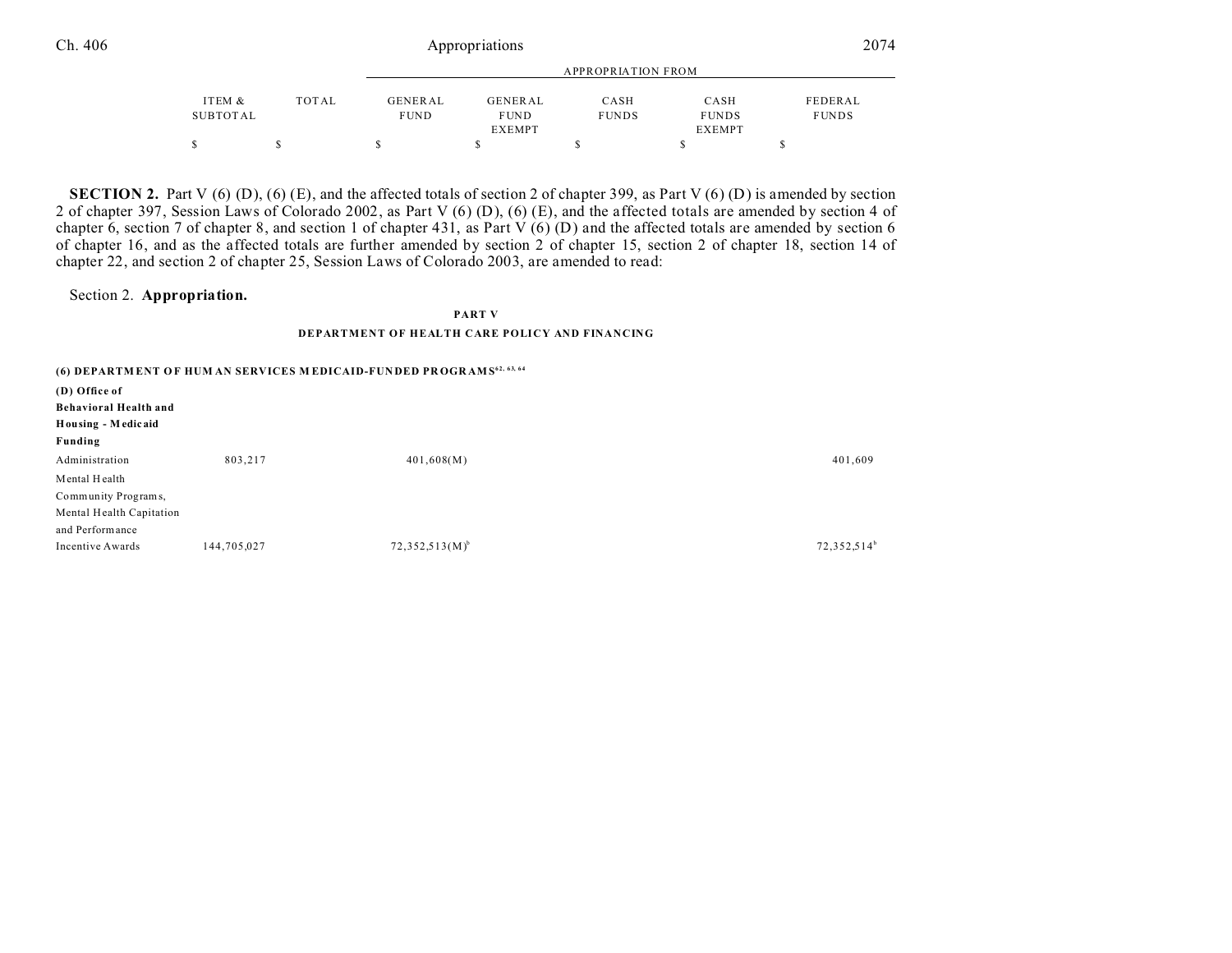| Mental Health            |             |                     |                        |             |
|--------------------------|-------------|---------------------|------------------------|-------------|
| Community Programs,      |             |                     |                        |             |
| Medicaid Mental Health   |             |                     |                        |             |
| Fee for Service          |             |                     |                        |             |
| Payments                 | 2,184,843   | $1,092,421(M)^{b}$  | $1,092,422^b$          |             |
| Mental Health            |             |                     |                        |             |
| Community Programs,      |             |                     |                        |             |
| Medicaid Mental Health   |             |                     |                        |             |
| Services for Breast and  |             |                     |                        |             |
| Cervical Cancer Patients | 54,133      |                     | $18,946^{\circ}$       | $35,187^b$  |
| Mental Health            |             |                     |                        |             |
| Community Programs,      |             |                     |                        |             |
| Medicaid Anti-psychotic  |             |                     |                        |             |
| Pharma ceuticals         | 22,570,954  | $11,285,477(M)^{b}$ | $11,285,477^b$         |             |
| Mental Health Institutes | 3,525,225   | $1,762,611(M)^{6}$  | 1,762,614              |             |
|                          | 3,721,592   | $1,860,796(M)^{b}$  | 1,860,796 <sup>b</sup> |             |
| Alcohol and Drug Abuse   |             |                     |                        |             |
| Division, High Risk      |             |                     |                        |             |
| Pregnant Women           |             |                     |                        |             |
| Program                  | 254,490     | $127,245(M)^{b}$    |                        | $127,245^b$ |
|                          | 174,097,889 |                     |                        |             |
|                          | 174,294,256 |                     |                        |             |

<sup>a</sup> This amount shall be from the Breast and Cervical Cancer Prevention and Treatment Fund created in Section 26-4-532 (7), C.R.S., and is subject to cash accounting standards pursuant to 26-4-110.7 (1) (b), C.R.S.

<sup>6</sup> These amounts shall be subject to cash accounting standards pursuant to 26-4-110.7 (1) (b), C.R.S. Any funds not expended prior to July 1, 2003, shall be rolled forward and shall remain available for expenditure in FY 20 03-04 to aid in the transition from an accrual basis of accounting to a cash basis of accounting.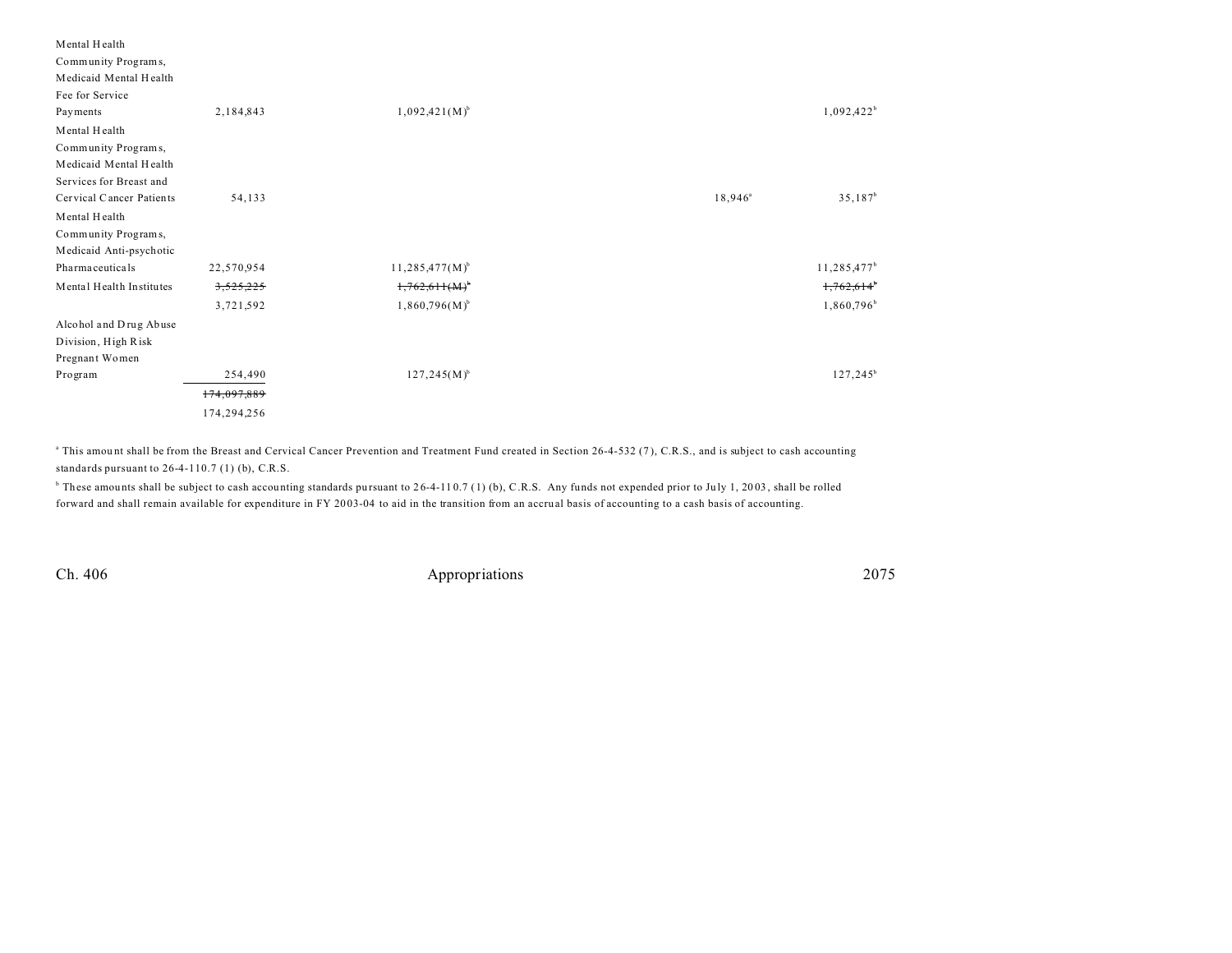| Ch. 406                                                                                        |                           |              |                               | Appropriations                                 |                           |                                       | 2076                       |
|------------------------------------------------------------------------------------------------|---------------------------|--------------|-------------------------------|------------------------------------------------|---------------------------|---------------------------------------|----------------------------|
|                                                                                                |                           |              |                               |                                                | <b>APPROPRIATION FROM</b> |                                       |                            |
|                                                                                                | ITEM &<br><b>SUBTOTAL</b> | <b>TOTAL</b> | <b>GENERAL</b><br><b>FUND</b> | <b>GENERAL</b><br><b>FUND</b><br><b>EXEMPT</b> | CASH<br><b>FUNDS</b>      | CASH<br><b>FUNDS</b><br><b>EXEMPT</b> | FEDERAL<br><b>FUNDS</b>    |
|                                                                                                | $\mathbb{S}$              | S            | \$                            | \$                                             | \$                        | \$                                    | S                          |
| (E) Office of<br>Rehabilitation and<br><b>Disability Services -</b><br><b>Medicaid Funding</b> |                           |              |                               |                                                |                           |                                       |                            |
| Administration                                                                                 | 1,820,773                 |              | 910,386(M)                    |                                                |                           |                                       | 910,387                    |
| Community Services for<br>Persons with<br>Developmental                                        |                           |              |                               |                                                |                           |                                       |                            |
| Disabilities                                                                                   | 208,059,722               |              | $104,029,861(M)^a$            |                                                |                           |                                       | $104,029,861$ <sup>a</sup> |
| <b>Institutional Programs</b><br>for Persons with<br>Developmental                             |                           |              |                               |                                                |                           |                                       |                            |
| Disabilities                                                                                   | 32,810,814                |              | $16,405,406(M)^a$             |                                                |                           |                                       | $16,405,408$ <sup>*</sup>  |
|                                                                                                | 34, 142, 887              |              | $17,071,443(M)^{a}$           |                                                |                           |                                       | 17,071,444 <sup>a</sup>    |
|                                                                                                | 242,691,309               |              |                               |                                                |                           |                                       |                            |
|                                                                                                | 244,023,382               |              |                               |                                                |                           |                                       |                            |

<sup>a</sup> These amounts shall be subject to cash accounting standards pursuant to 26-4-110.7 (1) (b), C.R.S. Any funds not expended prior to July 1, 2003, shall be rolled forward and shall remain available for expenditure in FY 20 03-04 to aid in the transition from an accrual basis of accounting to a cash basis of accounting.

> 529,155,118 530,683,558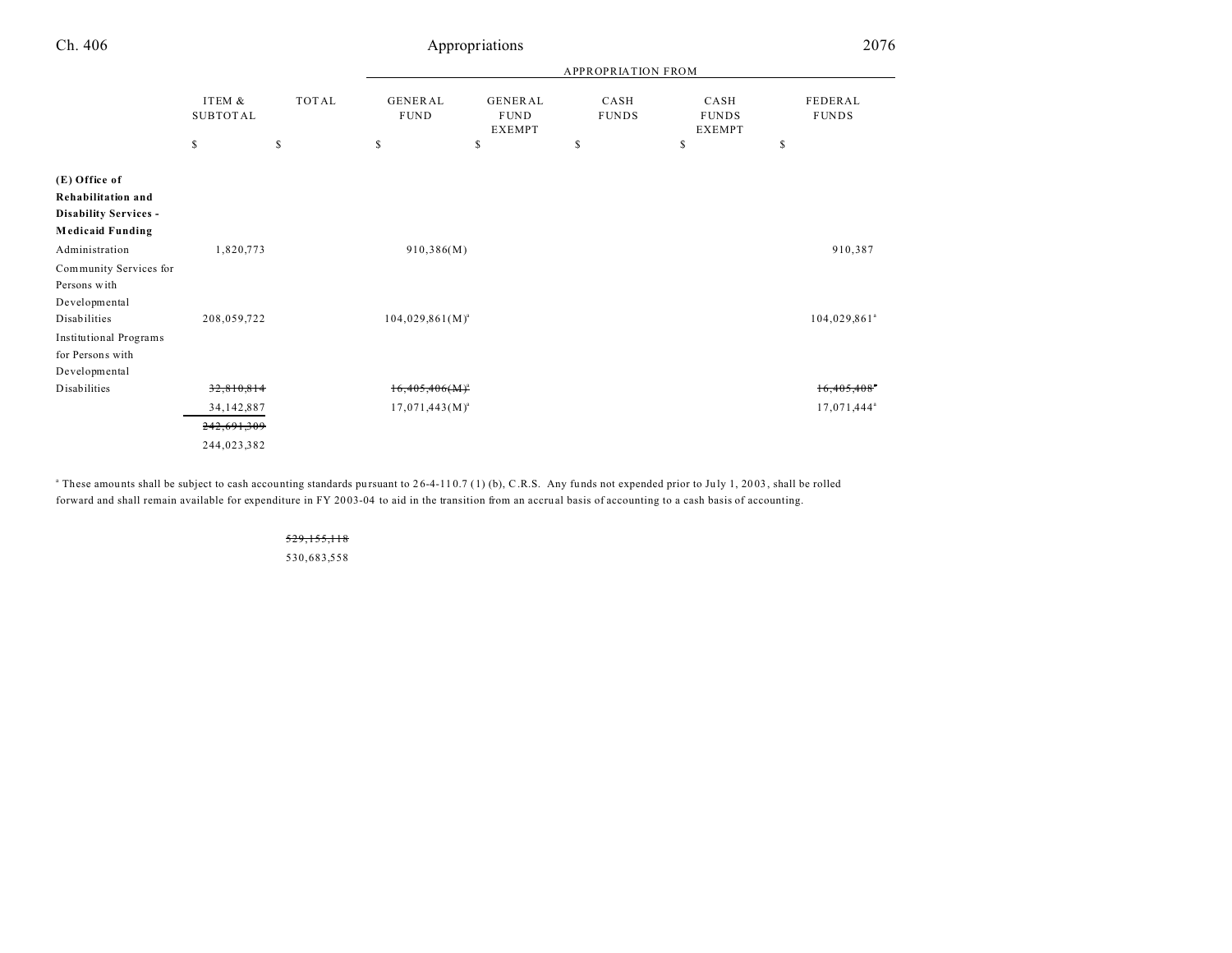| <b>TOTALS PART V</b> |                 |                               |             |                  |                            |
|----------------------|-----------------|-------------------------------|-------------|------------------|----------------------------|
| (HEALTH CARE         |                 |                               |             |                  |                            |
| POLICY AND           |                 |                               |             |                  |                            |
| $FINANCING)^{5,6}$   | \$2,526,151,807 | <del>\$1,038,915,471</del> *  | \$1,184,532 | $$228.368.752^b$ | <del>\$1,257,683,052</del> |
|                      | \$2,527,680,247 | $$1,039,679,693$ <sup>a</sup> |             |                  | \$1,258,447,270            |

<sup>a</sup> Of this amount, \$3,324,541 is exempt from the statutory limit on state General Fund appropriations pursuant to Section 24-75-201.1 (1) (a) (III) (B), C.R.S. <sup>b</sup> Of this amount, \$663,561 contains an (L) notation, and \$10,097,515 contains a (T) notation.

**SECTION 3.** Section 2 of chapter 214, Session Laws of Colorado 2003, is amended BY THE ADDITION OF A NEW SUBSECTION to read:

Section 2. **Appropriation - adjustments to the 2003 long bill.** (2.5) FOR THE IMPLEMENTATION OF SECTION 24-50-104 (4) (d) (I), COLORADO REVISED STATUTES, APPROPRIATIONS MADE IN SECTION 2 OF CHAPTER 477, SESSION LAWS OF COLORADO 2003, TO THE DEPARTMENT OF HEALTH CARE POLICY AND FINANCING, DEPARTMENT OF HUMAN SERVICES MEDICAID-FUNDED PROGRAMS, EXECUTIVE DIRECTOR'S OFFICE -MEDICAID FUNDING, SHALL BE REDUCED BY THE SUM OF TWO MILLION SIXTY-NINE THOUSAND NINE HUNDRED FIFTY-EIGHT DOLLARS (\$2,069,958). OF SAID SUM, ONE MILLION THIRTY-FOUR THOUSAND NINE HUNDRED SEVENTY-NINE DOLLARS(\$1,034,979) SHALL BE FROM THE GENERAL FUND AND ONE MILLION THIRTY-FOUR THOUSAND NINE HUNDRED SEVENTY-NINE DOLLARS (\$1,034,979) SHALL BE FROM FEDERAL FUNDS.

**SECTION 4.** Section 2 (1) (d) of chapter 205, Session Laws of Colorado 2003, is amended, and the said Section 2 (1) is further amended BY THE ADDITION OF A NEW PARAGRAPH, to read:

Section 2. **Appropriation - adjustments to the 2003 long bill.** (1) For the implementation of this act, appropriations made in the annual general appropriation act to the department of health care policy and financing for the fiscal year beginning July 1, 2003, shall be adjusted as follows: